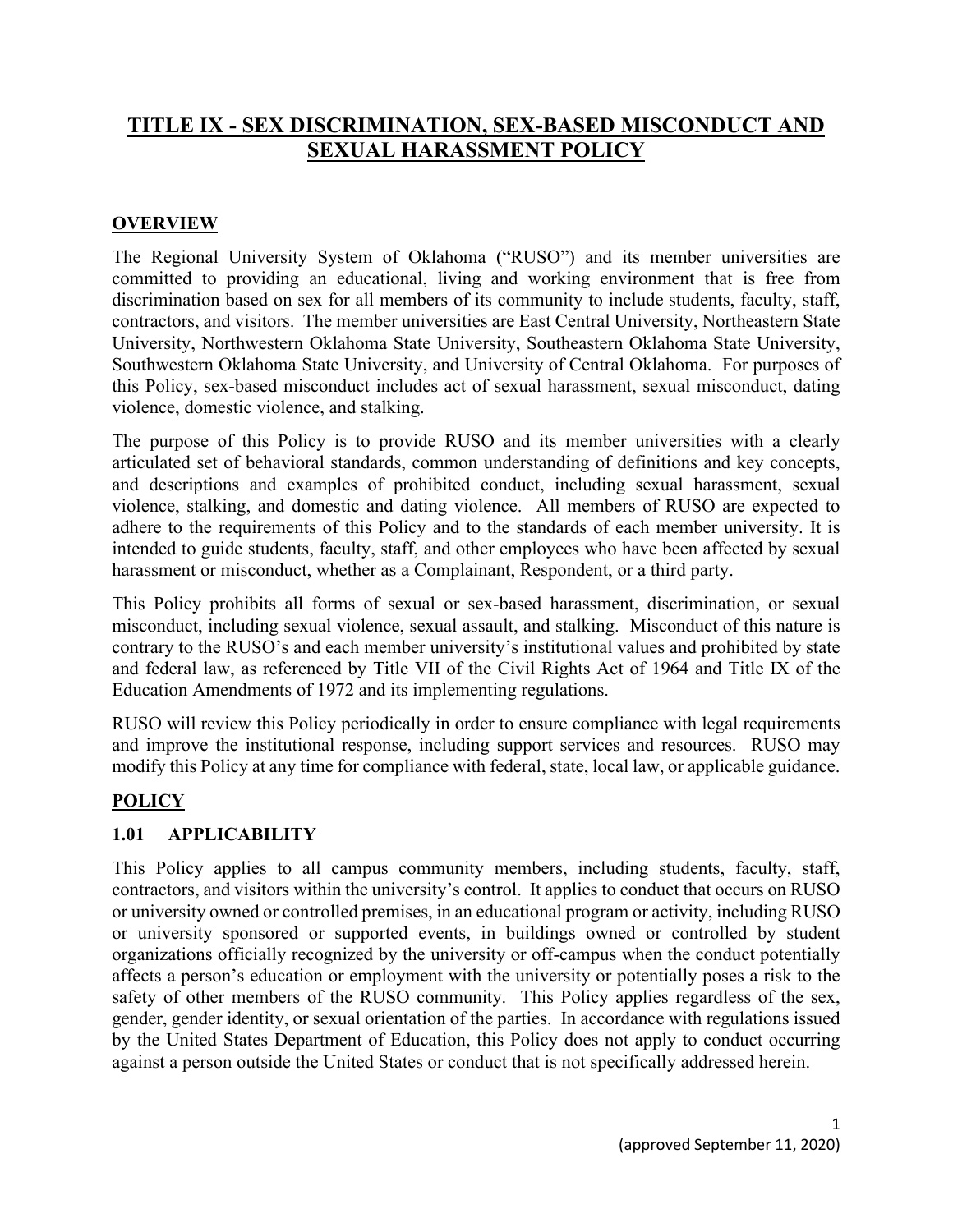Alleged conduct reported pursuant to this Policy, whether or not the conduct constitutes a violation of this Policy, may violate other RUSO or university policies. The member university reserves the right to take disciplinary action for conduct reported under this Policy that constitutes a violation of any other university policy.

#### **1.02 DEFINITIONS[1](#page-1-0)**

- a. **Advisor** both the Complainant and Respondent are entitled to be accompanied to any meeting or hearing under this Policy by an advisor of their choice, who may, but need not be, an attorney. If a Complainant or Respondent does not select an advisor for a hearing under this Policy, the member university will provide the party with an advisor, at no cost to the party, for the purpose of conducting crossexamination at the hearing.
- b. **Complainant**  the individual who is alleged to be the victim of any prohibited conduct under this Policy, or, in limited circumstances, the member university.
- c. **Consent**  effective consent is informed, freely and actively given, using mutually understandable words or actions that indicate a willingness to participate in mutually agreed upon sexual activity. Initiators of sexual activity are responsible for obtaining effective consent. Silence or passivity is not effective consent. The use of intimidation, coercion, threats, force, or violence negates any consent obtained. Consent is not effective if obtained from an individual who is incapable of giving consent due to lack of consciousness, age, mental disability, or incapacitation due to the use of drugs or alcohol.
- d. **Dating Violence** dating violence is committed by a person who is or has been in a social relationship of a romantic or intimate nature with another person. The existence of such a relationship shall be determined based on consideration of the following factors:
	- i. The length of relationship;
	- ii. The type of relationship;
	- iii. The frequency of interaction between the persons involved in the relationship.

Dating Violence includes, but is not limited to, sexual or physical abuse or the threat of such abuse. Dating Violence does not include acts that meet the definition of domestic violence. Any incident meeting this definition is considered a crime for the purposes of Clery Act reporting.

- e. **Domestic Violence –** domestic violence is crime of violence committed by a:
	- i. current or former spouse or intimate partner of the victim;
	- ii. person with whom the victim shares a child in common;
	- iii. person who is cohabitating with or has cohabited with the victim as a spouse or intimate partner;

<span id="page-1-0"></span><sup>&</sup>lt;sup>1</sup> The definitions provided in this Policy are the definitions adopted by the Regional University System of Oklahoma. State law definitions, as applicable, are included in Appendix A for the Oklahoma statutory definition. In the event a criminal investigation is conducted by law enforcement, the state law definition will apply.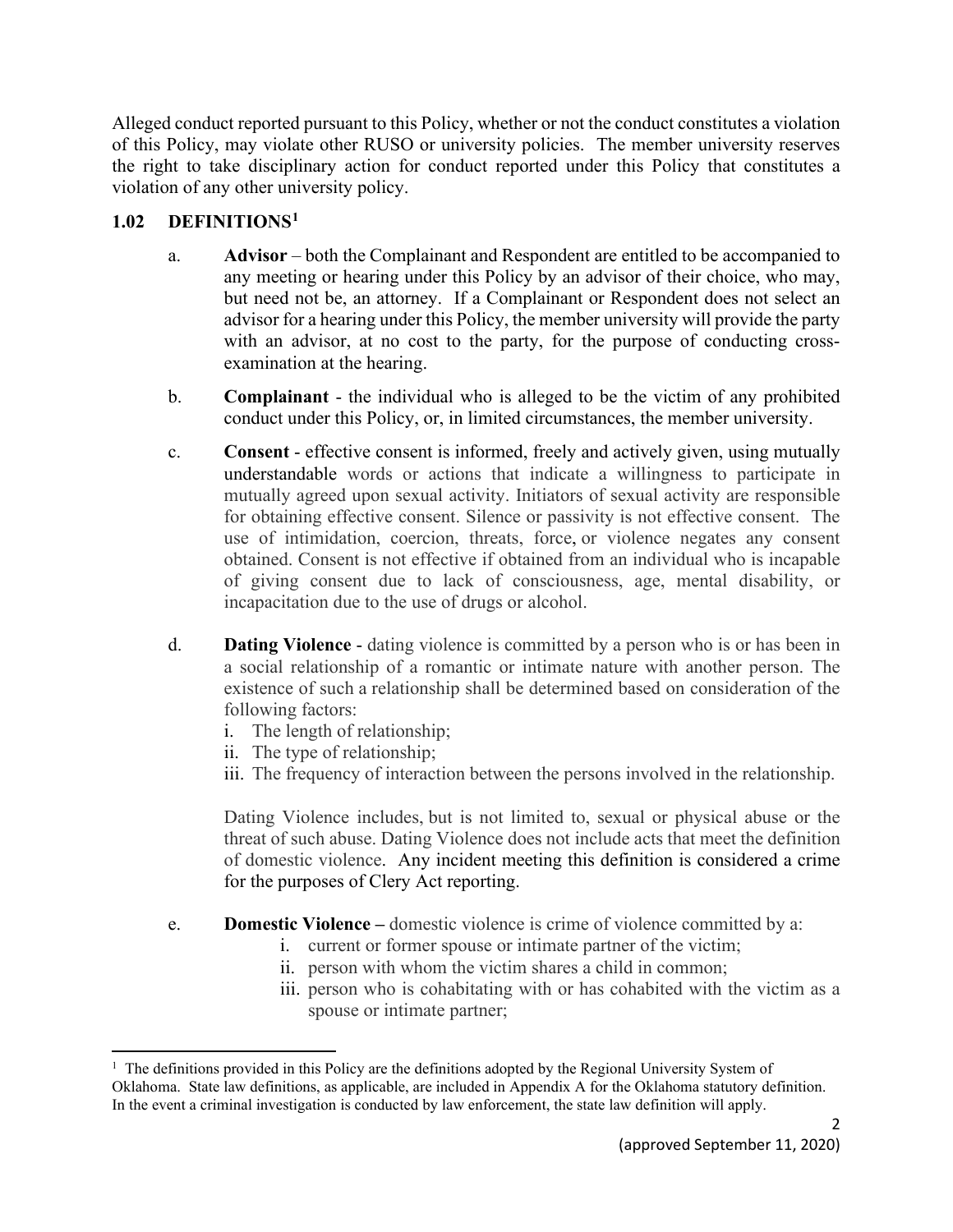- iv. person similarly situated to a spouse of the victim under the domestic or family violence laws of Oklahoma;
- v. any other person against an adult or youth victim who is protected from that person's acts under the domestic or family violence laws of Oklahoma.

Domestic violence is a pattern of abusive behavior in any relationship that is used by one partner to gain or maintain power and control over another intimate partner. Domestic violence can be physical, sexual, emotional, economic, or psychological actions, or threat of actions that influence another person. Any incident meeting this definition is considered a crime for the purposes of Clery Act reporting.

- f. **Formal Complaint** a document filed by a Complainant or signed by the Title IX Coordinator or Deputy Title IX Coordinator alleging sexual harassment against a Respondent and requesting the respective member university investigate the allegation of sexual harassment.
- g. **Incapacity/Incapacitation**  occurs when an individual is incapable, temporarily or permanently, to give consent because the individual is mentally and/or physically helpless, either voluntarily or involuntarily, or the individual is unconscious, asleep, or othrwise unaware that the sexual activity is occurring. An individual may be incapacitated if they are unaware at the time of the incident of where they are, how they got there, or why or how they became engaged in a sexual interaction.
- h. **Preponderance of the Evidence**  the greater weight of the evidence. For an individual to be found responsible for violating this Policy, the information must support a determination by a preponderance of the evidence, that it is more likely than not that a violation of this Policy occurred.
- i. **Respondent** an individual who has been reported to be the perpetrator of conduct that could constitute a violation of this Policy.
- j. **Responsible Employee** a member university employee who has the duty to report information related to incidents reasonably believed to be violations of this Policy to the Title IX Coordinator or Deputy Title IX Coordinator. All RUSO full time employees and member university full time employees are considered Responsible Employees. Full time employees include, but are not limited to: unit heads, academic administrators, faculty members, staff, intercollegiate athletic administrators, and coaching staff members. Responsible Employees must report all known information concerning the incident to the Title IX Coordinator or the Deputy Title IX Coordinator, which report should include whether a Complainant has expressed a desire for confidentiality in reporting the incident.
- k. **Sexual Assault**  an offense that meets the definition of rape, fondling, incest, or statutory rape: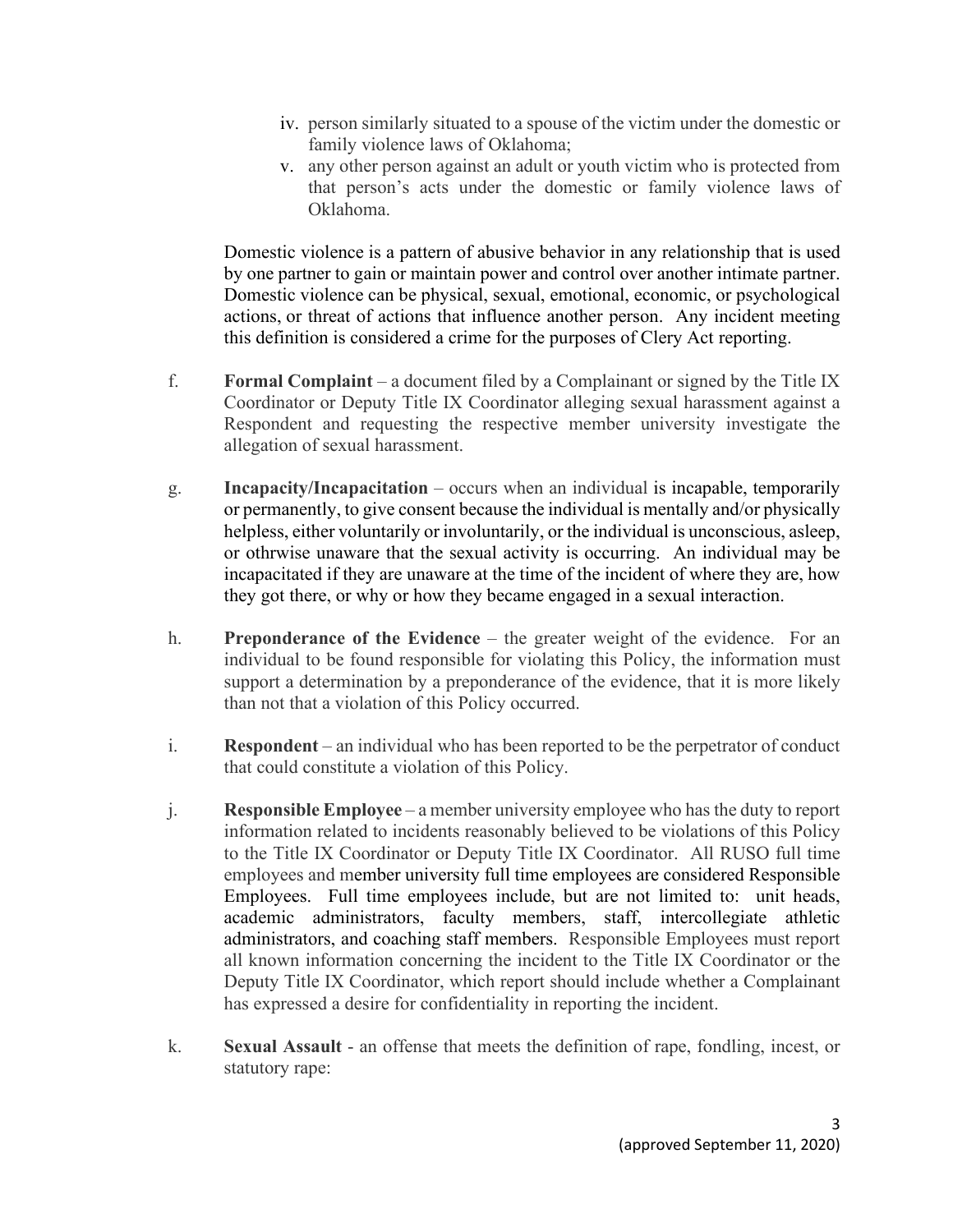- i. *Rape* the penetration, no matter how slight, of the vagina or anus with any body part or object, or oral penetration by a sex organ of another person, without the consent of the other person;
- ii. *Fondling* the touching of the private body parts of another person for the purpose of sexual gratification, without the consent of the other person, including instances where the other person is incapable of giving consent because of his/her age or because of his/her temporary or permanent mental incapacity;
- iii. *Incest* sexual intercourse between persons who are related to each other within the degrees wherein marriage is prohibited by law;
- iv. *Statutory Rape*  sexual intercourse with a person who is under the statutory age of consent.
- l. **Sex Discrimination**  occurs when an individual is treated less favorably on the basis of that person's sex (including gender), which may also include on the basis of sexual orientation, gender identity or expression, pregnancy or pregnancyrelated condition, or a sex stereotype. Sexual harassment, as defined in this Policy, is a form of Sex Discrimination.
- m. **Sexual Harassment**  conduct on the basis of sex that satisfies one or more of the following
	- i. A person acting on behalf of the RUSO or a member university in a position of authority conditioning the provision of any aid, benefit, or service of the recipient on an individual's participation in unwelcome sexual conduct (quid pro quo);
	- ii. Unwelcome conduct determined by a reasonable person to be so severe, pervasive, and objectively offensive that it effectively denies a person equal access to the university's education program or activity;
	- iii. Unwelcome sexual advances, requests for sexual favors, and other verbal or physical conduct that explicitly or implicitly affects an individual's employment, unreasonably interferes with an individual's work performance, or creates an intimidating, hostile, or offensive work environment;
	- iv. Sexual assault as defined herein;
	- v. Dating violence as defined herein;
	- vi. Domestic violence as defined herein; or
	- vii. Stalking as defined herein.

Subsections (i) and (iii)-(vii) in this definition are not evaluated for severity, pervasiveness, offensiveness, because such conduct is sufficiently severe to deny access to the university's education program or activities. Any instance of quid pro quo sexual harassment, sexual assault, dating violence, or stalking are considered Sexual Harassment under this Policy.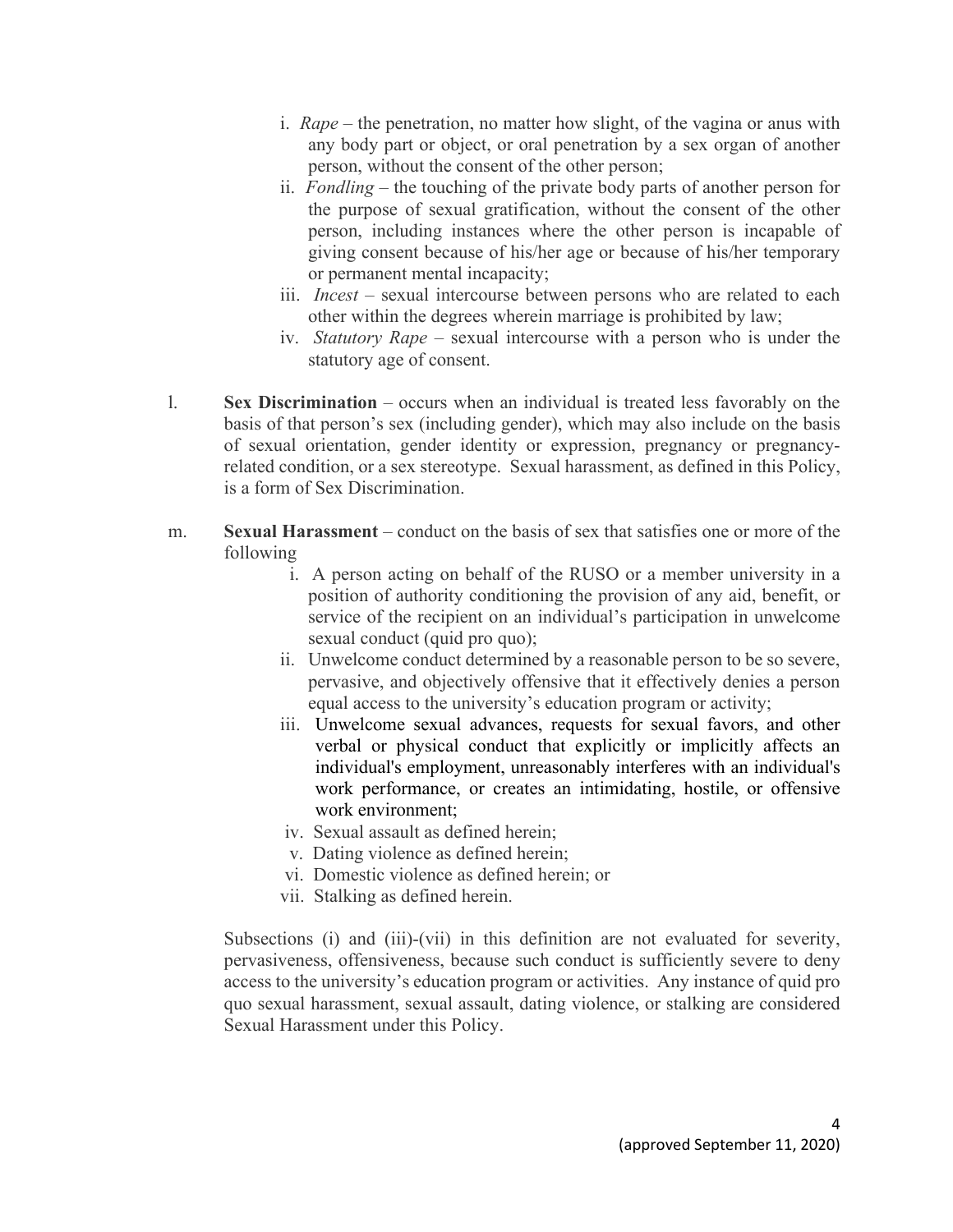- n. **Stalking –** refers to one who engages in a course of conduct directed at a specific person that would cause a reasonable person to fear for their safety or the safety of others or suffer substantial emotional distress.
	- i. **Course of conduct** means two or more acts, including, but not limited to, acts in which the stalker directly, indirectly, or through third parties, by any action, method, device, or means, follows, monitors, observes, surveils, threatens, or communicates to or about a person, or interferes with a person's property.
	- ii. **Reasonable person** means a person under similar circumstances and with similar identities to the victim.
	- iii. **Substantial emotional distress** means significant mental suffering or anguish that may, but does not necessarily, require medical or other professional treatment or counseling.
- o. **Supportive Measures** non-disciplinary, non-punitive individualized services offered as appropriate, as reasonably available, and without fee or charge to the Complainant or the Respondent before or after the filing of a Formal Complaint or where no Formal Complaint has been filed. Such measures are designed to restore or preserve equal access to the member university's education program or activity without unreasonably burdening the other party, including measures designed to protect the safety of all parties or the member university's educational environment, or deter Sexual Harassment. Supportive Measures may include counseling, extensions of deadlines or other course-related adjustments, modifications of work or class schedules, campus escort services, mutual restrictions on contact between the parties, changes in work or housing locations, leaves of absence, increased security and monitoring of certain areas of the campus, and other similar measures.

## **REPORTING INCIDENTS AND/OR FILING A FORMAL COMPLAINT**

- **2.01 Distinction Between Report and Formal Complaint.** This Policy distinguishes between reporting incidents of Sexual Harassment and filing a Formal Complaint regarding an incident of Sexual Harassment. Reporting incidents of Sexual Harassment informs the member university of the incident, allowing the member university to provide Supportive Measures to the Complainant and does not necessarily result in the initiation of the grievance process (as described in Section 4.03 of this Policy). Complainants who report incidents of Sexual Harassment will be offered individualized Supportive Measures. If a Complainant wishes to initiate the grievance process, they must file a Formal Complaint.
- **2.02 Reporting.** All forms of sex-based misconduct should be reported to the member university, no matter the severity. RUSO's primary concern is safety; therefore, individuals should not be deterred from reporting for any reason, even if the use of alcohol or other drugs was involved. RUSO and the member universities encourage those impacted by sex-based misconduct to talk to someone about what happened so they can receive support and the member university can respond appropriately. The member universities offer both confidential services and non-confidential reporting options, as outlined below.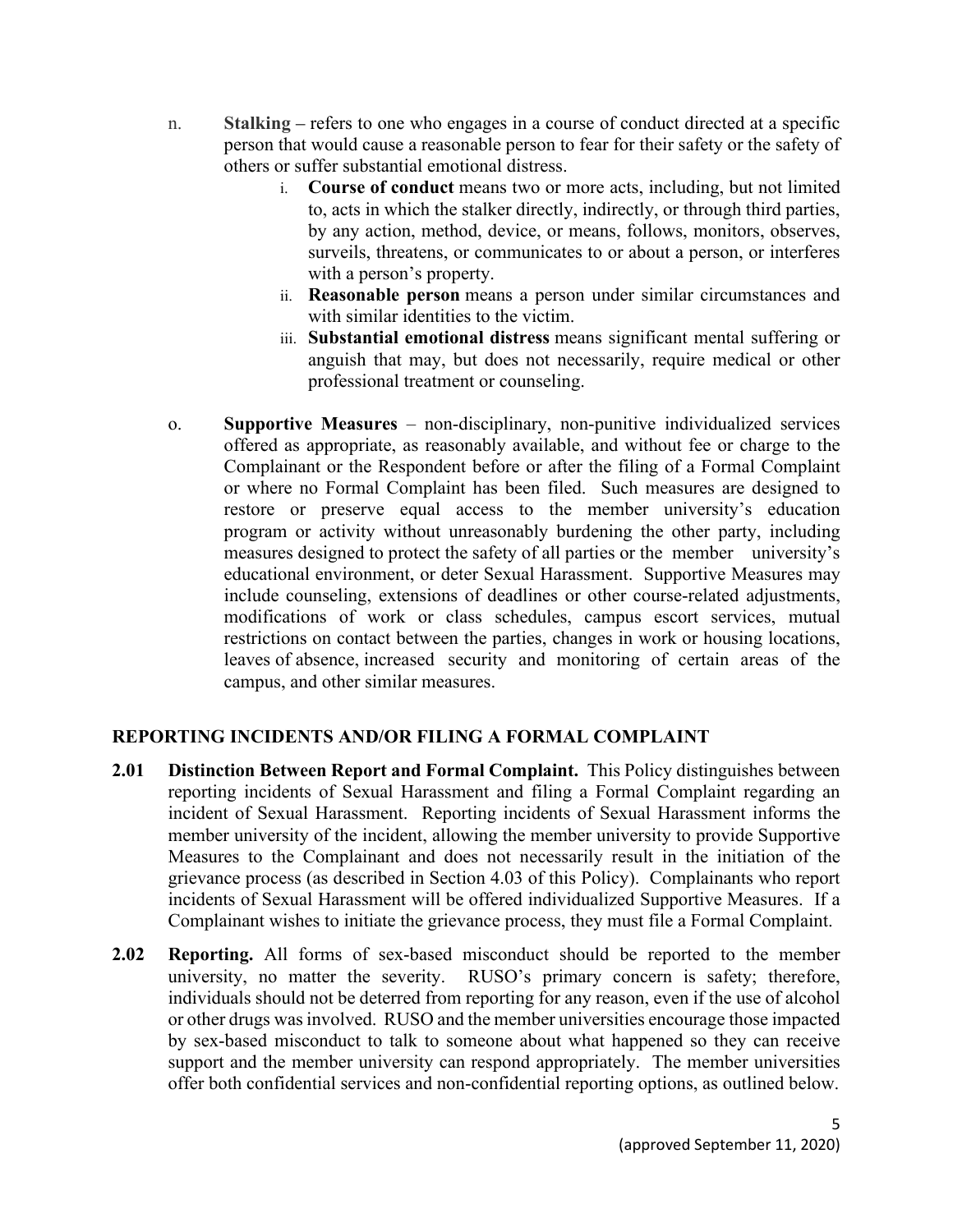- a. **Reporting to the Member University.**
	- i. **Confidential Reporting Options**. Confidential service options provide students and employees with the ability to confidentially share and discuss an incident of sex-based misconduct without the reporting party's information being shared with the member university. Please be aware that reporting to confidential services limits the member university's ability to respond to incidents. While these individuals are not required to report to the member university, they may have reporting or other obligations under state law, such as mandatory reporting to law enforcement in cases involving minors, imminent harm to self or others, or requirements to testify if subpoenaed in a criminal case.
		- a. **Professional Counselors**. Professional and licensed counselors who provide mental-health counseling (including those who act in that role under the supervision of a licensed counselor) are not required to report any information. Included in this category are counselors at the member university's Counseling Center, Psychological Services Clinic and those provided by the Employee Assistance Program.
		- b. **Member University Health Providers**. Member University health service providers are a confidential service option.
	- ii. **Non-Confidential Reporting Options.** Any person may report an incident, whether or not the individual reporting is the person alleged to be the victim of the incident. Reports may be verbal or in writing to the Title IX Coordinator or Deputy Title IX Coordinator:

Title IX Coordinator – **East Central University** Ty Anderson  $1100$  E.  $14<sup>th</sup>$  Street Administration Room 160 (580) 559-5217 [tanderson@ecok.edu](mailto:tanderson@ecok.edu)

Deputy Title IX Coordinator – **East Central University** Jessica Kilby 1100 East 14<sup>th</sup> Street Administration Room 163 (580) [559-5539](tel:580-559-5539) [jkilby@ecok.edu](mailto:jkilby@ecok.edu)

Title IX Coordinator – **Northeastern State University** Whitney Arbaugh Tahlequah Administration Building, Suite 209 (918) 444-2120 [rolph@nsuok.edu](mailto:rolph@nsuok.edu)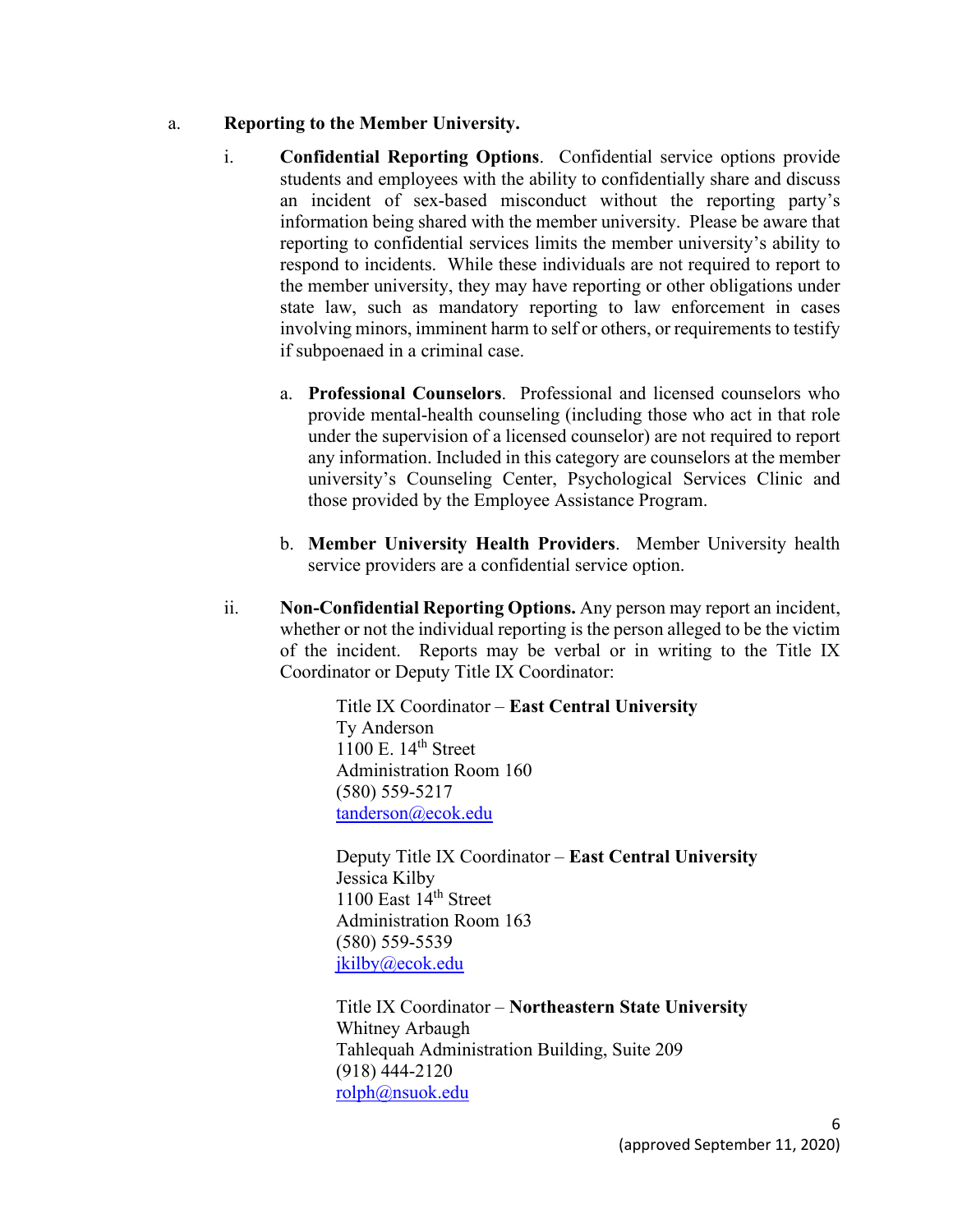Deputy Title IX Coordinators – **Northeastern State University** Jean Logue Tahlequah Administration Building, Room 116B (918) 444-2230 [loguej@nsuok.edu](mailto:loguej@nsuok.edu) Dr. Carla Swearingen Tahlequah Administration Building, Room 122 (918) 444-2065 [swearinc@nsuok.edu](mailto:swearinc@nsuok.edu)

Dr. Kimberly Williams Muskogee Administration Building, Room 107 (918) 444-5000 [willi347@nsuok.edu](mailto:willi347@nsuok.edu)

Title IX Coordinator – **Northwestern Oklahoma State University** Calleb Mosburg Ryerson Hall 126 (580) 327-8415 [cnmosburg@nwosu.edu](mailto:cnmosburg@nwosu.edu)

Deputy Title IX Coordinator – **Northwestern Oklahoma State University** Matt Adair Ryerson Hall 117 (580) 327-8418 [wmadair@nwosu.edu](mailto:wmadair@nwosu.edu)

Title IX Coordinator – **Southeastern Oklahoma State University** Michael Davis Russell Building, Room 303 (580) 745-3090 [mdavis@se.edu](mailto:mdavis@se.edu)

Deputy Title IX Coordinator – **Southeastern Oklahoma State University** James Reed Glen D. Johnson Student Union, Rm. 312 (580) 745-2364 [jreed@se.edu](mailto:jreed@se.edu)

Title IX Coordinator – Southwestern Oklahoma State University Joshua Engle STF 211 (580) 774-3767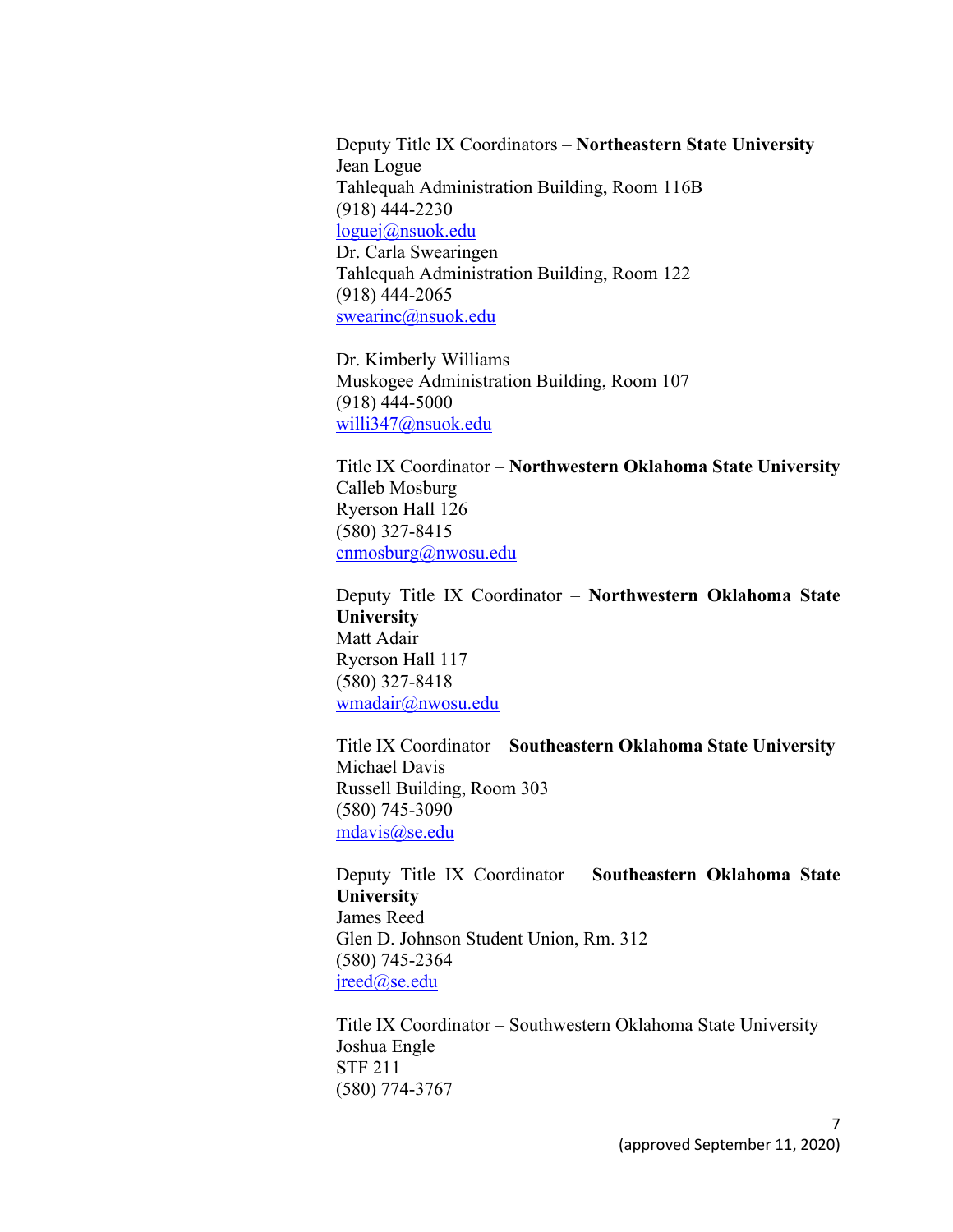#### [joshua.engle@swosu.edu](mailto:joshua.engle@swosu.edu)

Deputy Title IX Coordinator – **Southwestern Oklahoma State University** David Misak Hay Administration Building 101 (580) 774-3275 [david.misak@swosu.edu](mailto:david.misak@swosu.edu)

Title IX Coordinator – **University of Central Oklahoma** Paul Goertemiller Nigh University Center, Suite 323 (405) 974-2793 [pgoertemiller@uco.edu](mailto:pgoertemiller@uco.edu)

Deputy Title IX Coordinators – **University of Central Oklahoma** Erika Cerda Baucher Place 209 (405) 974-2932 [ecerda@uco.edu](mailto:ecerda@uco.edu)

Sheridan Leake SPC 212 J (405) 974-3959 [Sleake2@uco.edu](mailto:Sleake2@uco.edu)

Jeremy Rogers SPC 212 H (405) 974-2141 [jrogers42@uco.edu](mailto:jrogers42@uco.edu)

- a. **All Employees**. When an incident of sex-based misconduct is reported to any employee, the employee is encouraged to report the incident to the Title IX Coordinator or the Deputy Title IX Coordinator. Responsible Employees are required to report incidents of sex-based misconduct.
- b. **Campus Security Authorities.** In compliance with the Clery Act, some employees are identified as a Campus Security Authority ("CSA"). CSAs are identified through the Clery Act and outlined in the member university's Annual Safety Report, available on the member university's website. These individuals are required to report instances of sex-based misconduct, along with other misconduct, to campus Police for statistical purposes. CSAs must report all relevant details about the allegations shared by the victim, including names, date, time,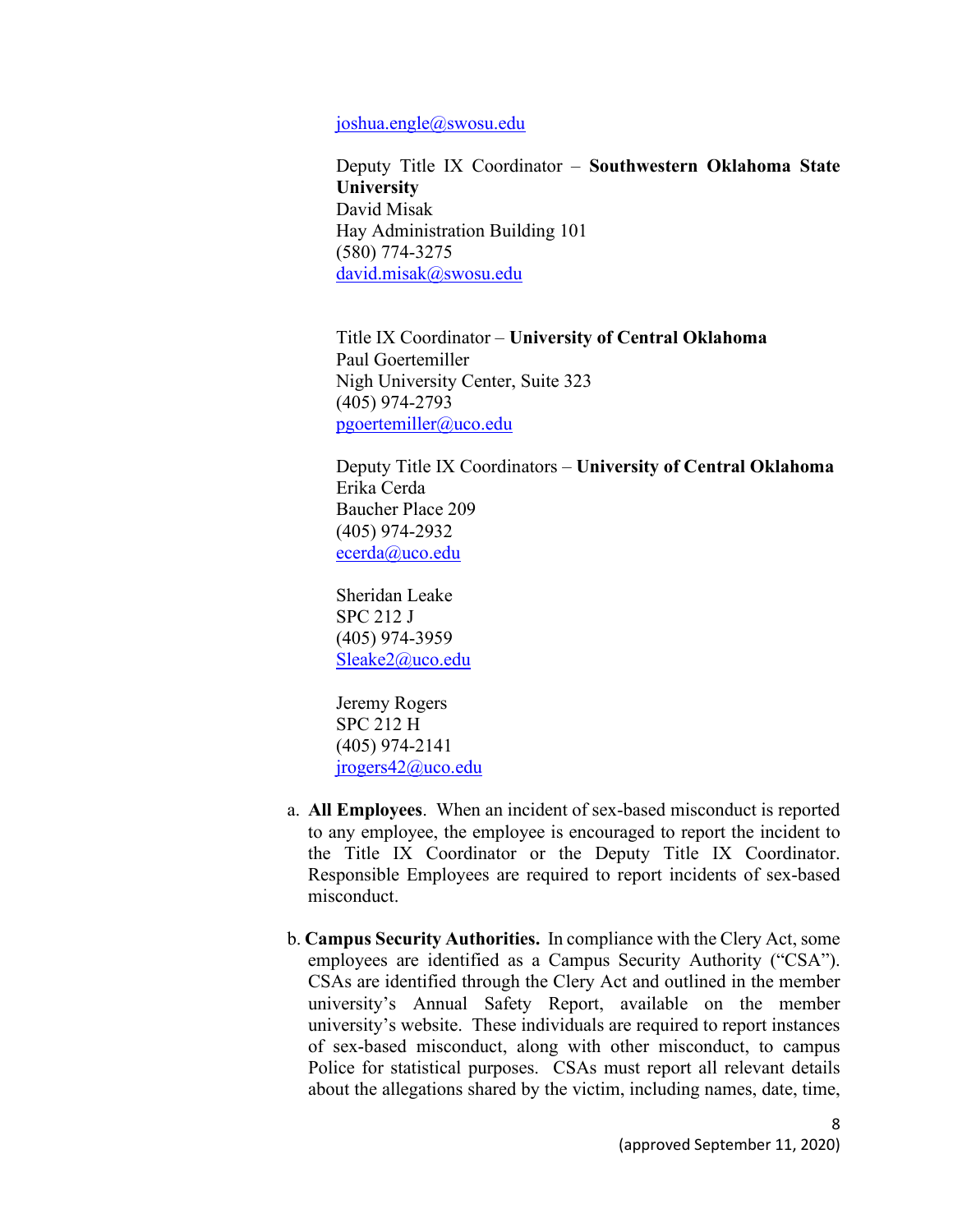and specific location of the alleged incident to the campus Police and to the Title IX Coordinator or the Deputy Title IX Coordinator.

c. **Responsible Employees**. Responsible Employees are those who are mandated to report to the Title IX Coordinator or the Deputy Title IX Coordinator when they become aware of an incident of sex-based misconduct. RUSO and member university employees in a supervisory role over employees or students are considered Responsible Employees, as further defined in Section 1.02(j), above. Responsible Employees who become aware of developing situations, or who desire assistance in appropriately responding to such situations, may seek assistance from the Title IX Coordinator or the Deputy Title IX Coordinator. Failure by a Responsible Employee to promptly report or seek assistance regarding sex-based misconduct may result in corrective action.

b. **Reporting to Law Enforcement.** RUSO and member universities strongly encourage individuals to report sex-based misconduct that may be a criminal offense, and any other criminal offenses, to the police. Reporting to the police does not commit a victim to proceed with prosecution, but will allow the gathering of information and evidence, which can preserve future options regarding criminal prosecution, member university conduct/grievance actions, and/or civil actions against the perpetrator.

On-campus incidents should be reported to the campus police, in person or by telephone. If the incident occurred off campus, it can be reported to local law enforcement with jurisdiction in the location where it occurred.

c. **Reporting to External Entities.** Individuals who have experienced or are experiencing sex-based harassment or discrimination also have the right to file a formal grievance with government authorities:

| U.S. Department of Justice, Civil             |
|-----------------------------------------------|
| <b>Rights Division</b>                        |
| 950 Pennsylvania Avenue, N.W.                 |
| <b>Educational Opportunities Section, PHB</b> |
| Washington, D.C. 20530                        |
| Email: education@usdoj.gov                    |
| Phone: (202) 514-4092                         |
| Toll-Free: (877) 292-3804                     |
| Facsimile: (202) 514-8337                     |
|                                               |

**2.03 Filing a Formal Complaint**. Complainants may file a Formal Complaint with the Title IX Coordinator or the Deputy Title IX Coordinator. In order for corrective or disciplinary action to be taken against a RUSO or member university employee or student, it may be necessary for a signed Formal Complaint to be filed and for the Complainant to cooperate with the member university's investigative process. However, a Complainant alleging sexual harassment may be offered individualized Supportive Measures. A signed Formal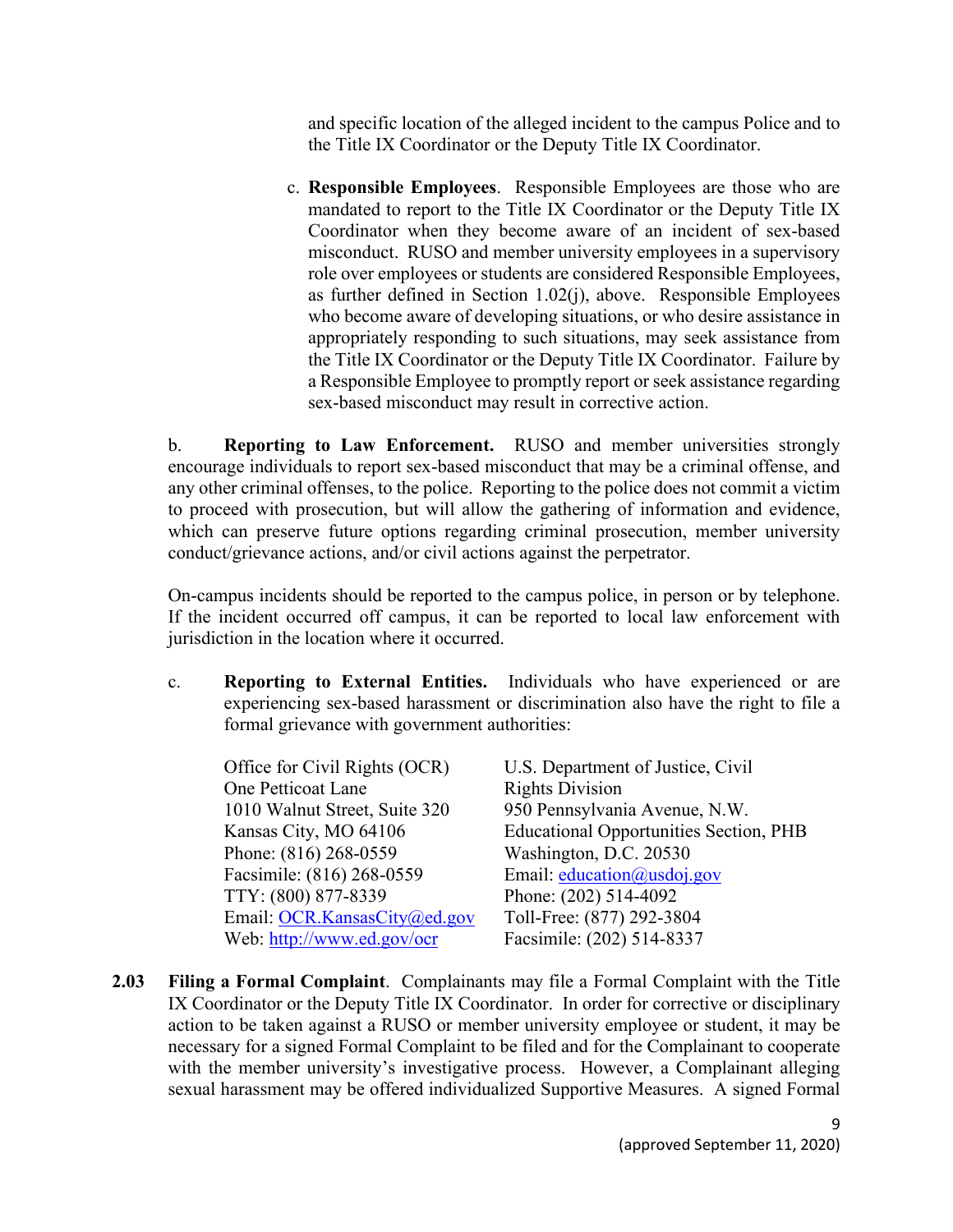Complaint can be provided to the Title IX Coordinator or Deputy Title IX Coordinator by mail, email or in person. The Formal Complaint must include the specific allegations and name of the Respondent(s). Title IX Coordinators may proceed with Formal Complaints without a Complainant signing it.

#### **SUPPORTIVE MEASURES**

- **3.01** Member universities offer Supportive Measures for students and employees impacted by an occurrence of sex-based misconduct. A Formal Complaint does not need to be submitted for Supportive Measures to be put in place. The member university will maintain confidentiality to the extent possible. Supportive Measures are non-disciplinary and nonpunitive measures that do not unreasonably burden the other party. Supportive Measures may include, but are not limited to:
	- **Assistance in reporting**: Support in filing a complaint with the member university and/or the appropriate law enforcement agencies.
	- **No contact order**: A no contact order can be put into place between the Complainant and the Respondent, to prohibit contact or limit contact between both parties through any means of communication, as well as prohibit others from making contact on their behalf.
	- **Safety measures**: Coordination of any reasonable arrangements that are necessary for ongoing safety. This includes transportation arrangements or providing an escort.
	- **Work schedule adjustments**: Assistance in changing on-campus work schedules, work assignments, supervisor responsibilities, or other work arrangements.
	- **Leaves of absence**: A pre-approved defined period away from the work environment. (employees only)
	- **Living arrangements**: Assistance in changing on-campus living arrangements to ensure a comfortable living situation.
	- **Academic arrangements**: Assistance in adjusting academic schedules as well providing access to academic support services. (students only)
	- **Other supportive measures**: Coordination of other reasonable arrangements to address the effects of the sex-based misconduct, including connecting individuals with counseling or health care.

## **FORMAL COMPLAINT PROCESS**

- **4.01 Reporting.** Member universities are obliged to act when it receives "actual knowledge" of allegations of Sexual Harassment. Persons who believe they have been subject to prohibited Sex Discrimination or Sexual Harassment are encouraged to seek assistance, to directly report such conduct to appropriate supervisors, or to directly report such conduct to the Title IX Coordinator or Deputy Title IX Coordinator.
- **4.02 Emergency Removals.** Applicable only to students, an emergency removal is a removal, either partially or entirely, of a student from the member university and its activities on an emergency basis when an individualized safety and risk analysis has determined an immediate threat to the physical health or safety of any student or other individual arising from the allegations justifies removal. The individualized risk assessment will be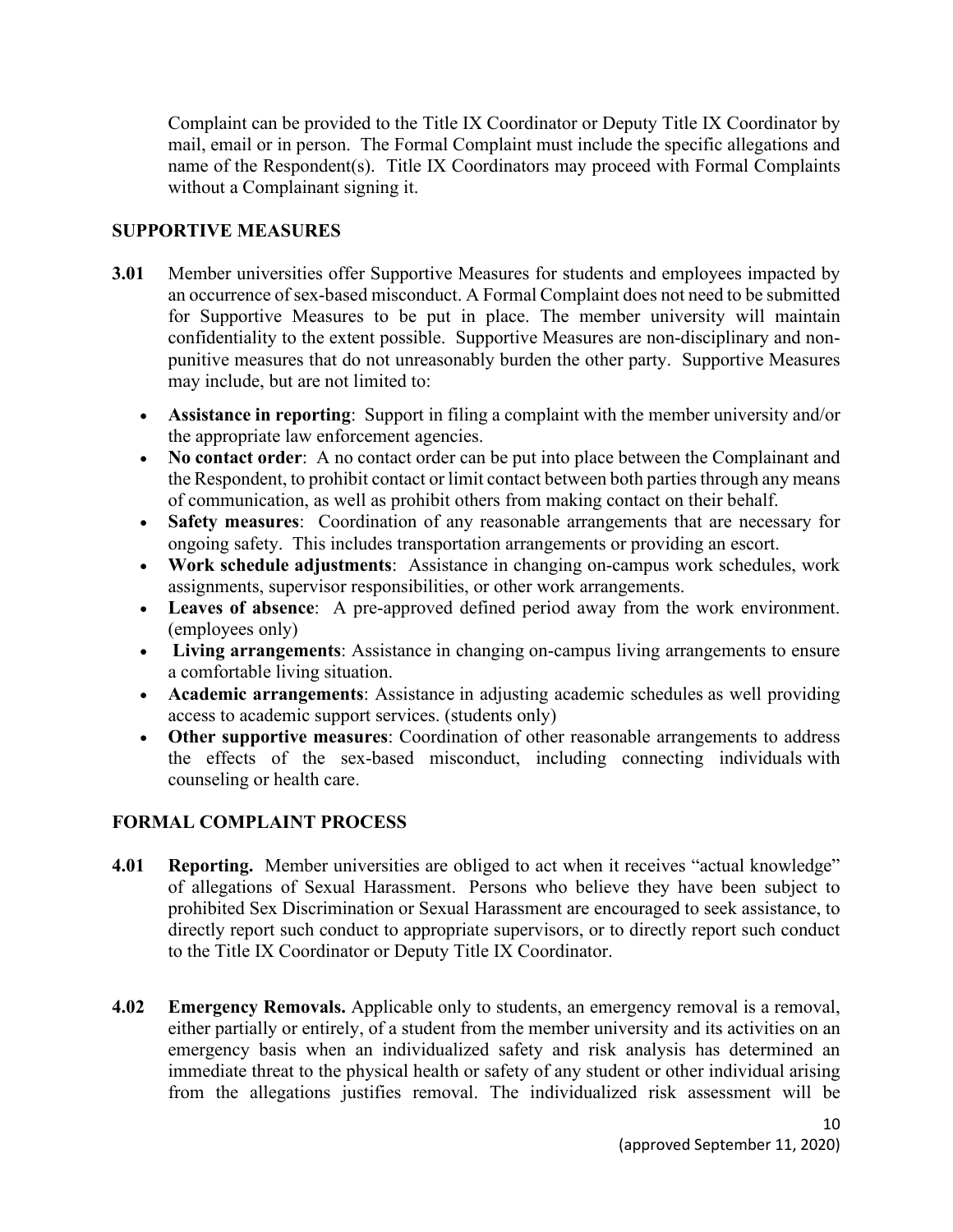conducted by the appropriate member university personnel, in conjunction with the member university's team that assesses behavior (e.g. Behavioral Assessment Team) using its standard risk assessment procedures. A removed student will receive a written notice of the decision, which notice will include information about how the student may challenge the removal decision.

- **4.03 Initial Assessment.** Upon receiving a Formal Complaint, the Title IX Coordinator or Deputy Title IX Coordinator will conduct an initial assessment and provide information about Supportive Measures. At the conclusion of the preliminary inquiry, the Title IX Coordinator will provide the Complainant with information regarding the appropriate procedural process. The Complainant will be advised if the information discovered during the preliminary inquiry warrants proceeding with the grievance process as outlined in this Policy or if the allegations, if true, may constitute a violation of another member university Policy. If the information does not warrant proceeding under this Policy, the case will be dismissed under this Policy (see Section 4.07 for more information on dismissals).
- **4.04 Investigation Notice.** After a Formal Complaint is received, if it is determined there is sufficient evidence to proceed with an investigation, a written notice and copy of the Title IX procedures will be provided to the Complainant and Respondent. The notice will detail the allegations, to include, if known, the identities of the parties, the date and location of the incident, and the specific alleged Policy violation(s). The notice will also state the Respondent is presumed not to be responsible until a determination. The notice will advise both parties of their right to have an advisor of their own choosing.
	- a. **Employee Respondents.** When the Respondent is an employee, the notice will also be provided to the Respondent's supervisor and the appropriate senior administrator, with sensitivity to protect the privacy of the Complainant and Respondent.
- **4.05 Investigation.** A trained investigator, or multiple trained investigators if necessary, will be assigned. The investigator(s) will conduct a fair, thorough and impartial investigation. The Respondent is entitled to a presumption of innocence unless a finding is determined. Both parties will have an equal opportunity to present facts, witnesses, and evidence to support their positions, with no restrictions on the parties' ability to discuss the investigation. Both parties will have an equal opportunity to attend any proceedings, along with their advisor. Reasonable efforts will be made to conduct interviews with all parties and relevant witnesses in a timely fashion.
	- a. **Delaying Investigation.** When a law enforcement agency is conducting its own investigation into the alleged conduct, the member university's investigation may be delayed temporarily to meet the specific needs of the criminal investigation.
	- b. **Investigation Notice.** A notice will be sent to the parties prior to each investigation meeting. In all instances, the member university, not the Complainant, will bear the responsibility for investigating and taking appropriate action, including the decision to seek disciplinary action against a Respondent.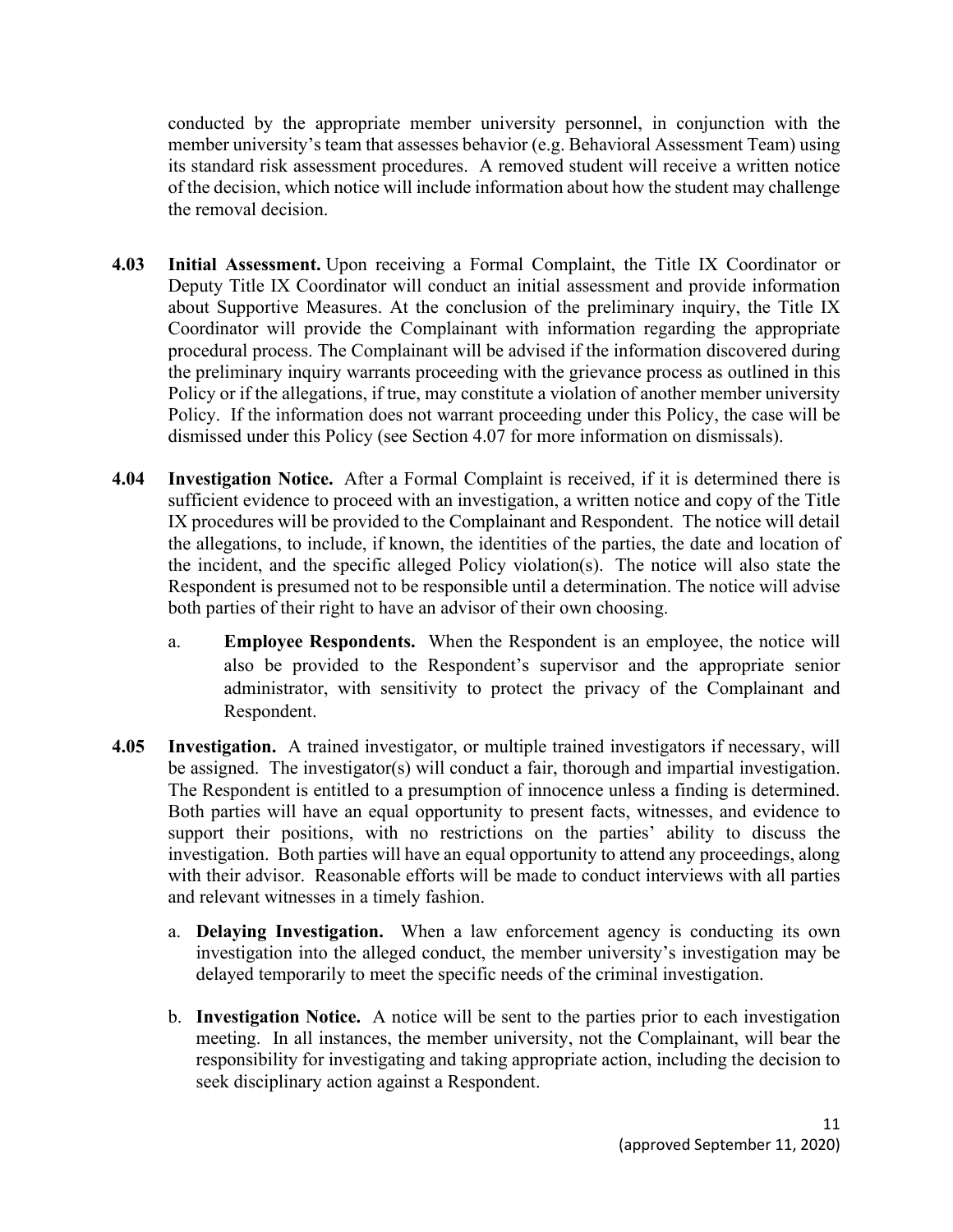- c. **Amended Notice.** In the event new allegations or potential violations of Policy arise during the investigation that were not included in the initial investigation notice, an amended notice will be sent to the parties outlining the additional allegations.
- d. **Role of the Advisor.** During participation in the investigative process, the Complainant and Respondent have the right to choose an individual who will serve as advisor. The advisor's role is to assist the Complainant and Respondent in understanding and navigating through the investigative process. An advisor may not be a witness in the same investigation, or whose participation will create a conflict of interest. The advisor shall not impede or act in a manner that obstructs or disrupts the investigative process.
- **4.06 Investigation Report.** Upon conclusion of the investigation, the investigator will prepare a report summarizing their findings. The investigation report will be provided to the Complainant and Respondent. To confirm accuracy, both the Complainant and Respondent will have ten (10) business days to review the investigation report and provide feedback to the investigator about their account of information.
- **4.07 Dismissal Prior to Hearing.** During the initial assessment or during the course of an investigation, a determination may be made that issues surrounding the case do not rise to a violation of this Policy.
	- a. Pursuant to applicable law, the Complaint must be dismissed in the following circumstances:
		- i. The conduct alleged does not meet the definition of any prohibited conduct under this Policy;
		- iii. The alleged conduct did not occur on RUSO or member university-owned or controlled premises;
		- iv. The alleged conduct did not occur in the member university's education program or activity;
		- v. The alleged conduct did not occur against a person in the United States; or
		- vi. If at the time of a Formal Complaint, the Complainant is not participating in or attempting to participate in the member university's education program or activity.
	- b. At the discretion of the Title IX Coordinator or Deputy Title IX Coordinator the following are additional grounds for dismissal:
		- i. If the Complainant requests in writing to dismiss a Formal Complaint or any allegations therein;
		- ii. The Respondent is no longer enrolled in or employed by the member university; or
		- iii. Any specific circumstances exist which prevent the investigator from gathering evidence sufficient to reach a determination as to the Formal Complaint or any allegations therein; or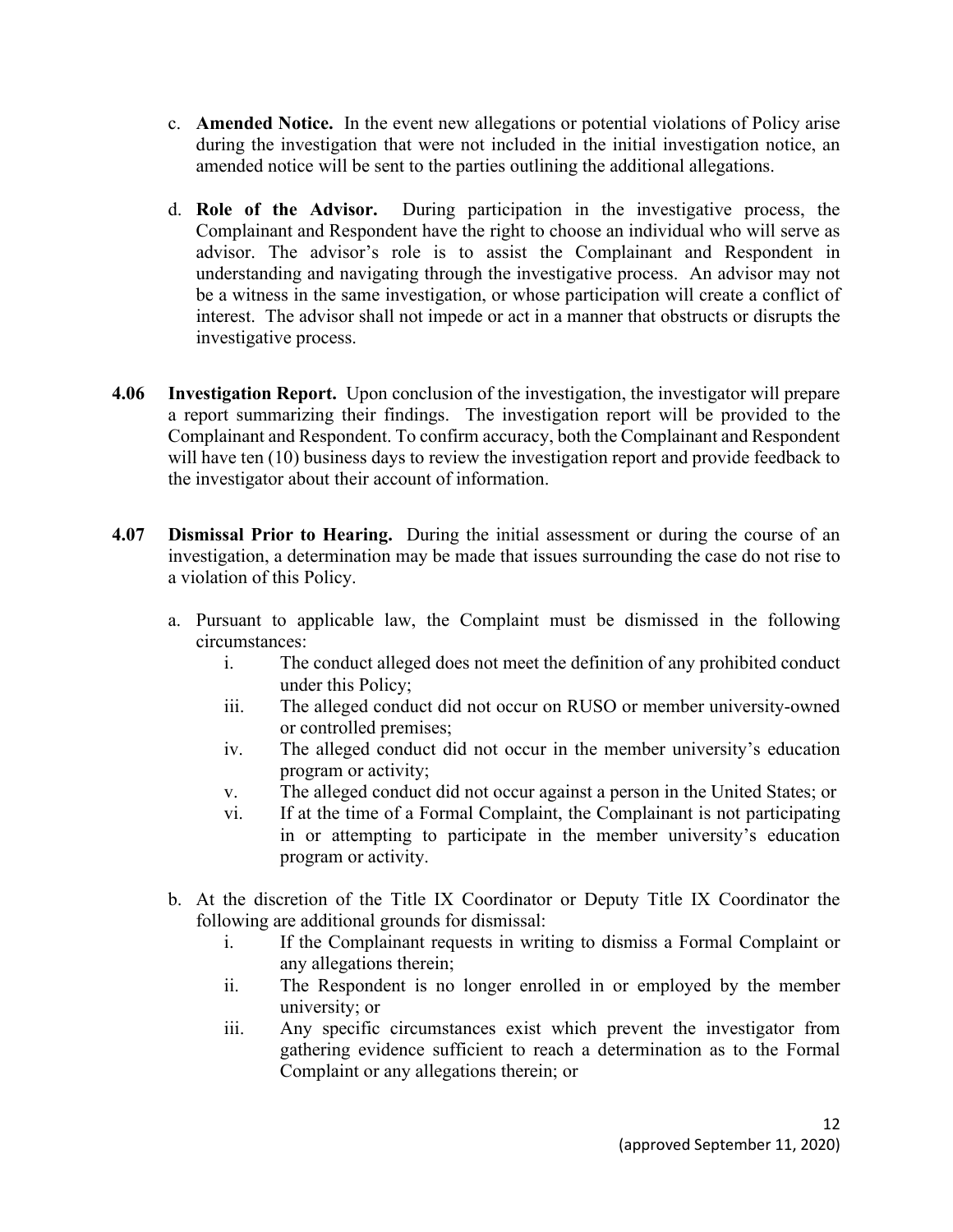- c. If a Formal Complaint is dismissed for any of the above reasons, the Complainant and Respondent will be provided a written notice of the dismissal and the reason(s) for dismissal. In addition, if the alleged misconduct may be addressed by another member university policy or process, that information will be included in the written notice of dismissal.
	- i. **For Employee Respondents.** If a Formal Complaint against an employee Respondent is closed, the Title IX investigation will be closed administratively, and all parties, including the appropriate supervisor or Department Head and Administrator, will be notified in writing of the administrative closure. The findings and determination as to any non-Title IX Policy violation will be forwarded to Human Resources for review and subsequent actions.
	- ii. **For Student Respondents.** A Formal Complaint being dismissed under this Policy does not preclude it from being addressed through the Student Code of Conduct.
- d. A Complainant or Respondent may appeal a dismissal by following the procedures outlined in Section 6.03.

#### **HEARING PROCEDURES**

**5.01 Title IX Hearing.** Upon the conclusion of an investigation involving a RUSO or member university employee or student as a Respondent, the Complainant and Respondent will be notified in writing with the name and contact information of a panel of trained Decision Makers assigned to conduct a live hearing that will be recorded by audio or audio visual means. The Decision Maker shall consist of at least three (3) individuals one of which shall serve as the chair of the Decision Maker panel. The Complainant and Respondent will be provided the scheduled date, time and location of the hearing, as well as written information regarding the hearing process. Within ten (10) business days of receipt of the notification, both parties may provide the Decision Maker with the name and contact information of their Advisor for the hearing, supporting evidence and a list of witnesses. If either the Complainant or Respondent is unable or chooses not to name an Advisor, one will be selected by the member university's Title IX Coordinator for the respective party. At any time during the process, requests for extensions to provide information or to reschedule hearings may be made and approved by the Decision Maker in their sole discretion. Any request for an extension must be in writing, no later than two (2) days prior to the applicable due date. All parties and Advisors will be notified of approved extensions in writing. If the Decision Makers determine that a Respondent violated this Policy, the possible sanctions range from a written admonishment or reprimand to dismissal from the member university.

> a. **Title IX Hearing Location.** The privacy of both parties is taken into consideration when determining the location of the hearing. A request by either party may be made that both parties will participate in the hearing from separate rooms. The designated rooms will be furnished with audio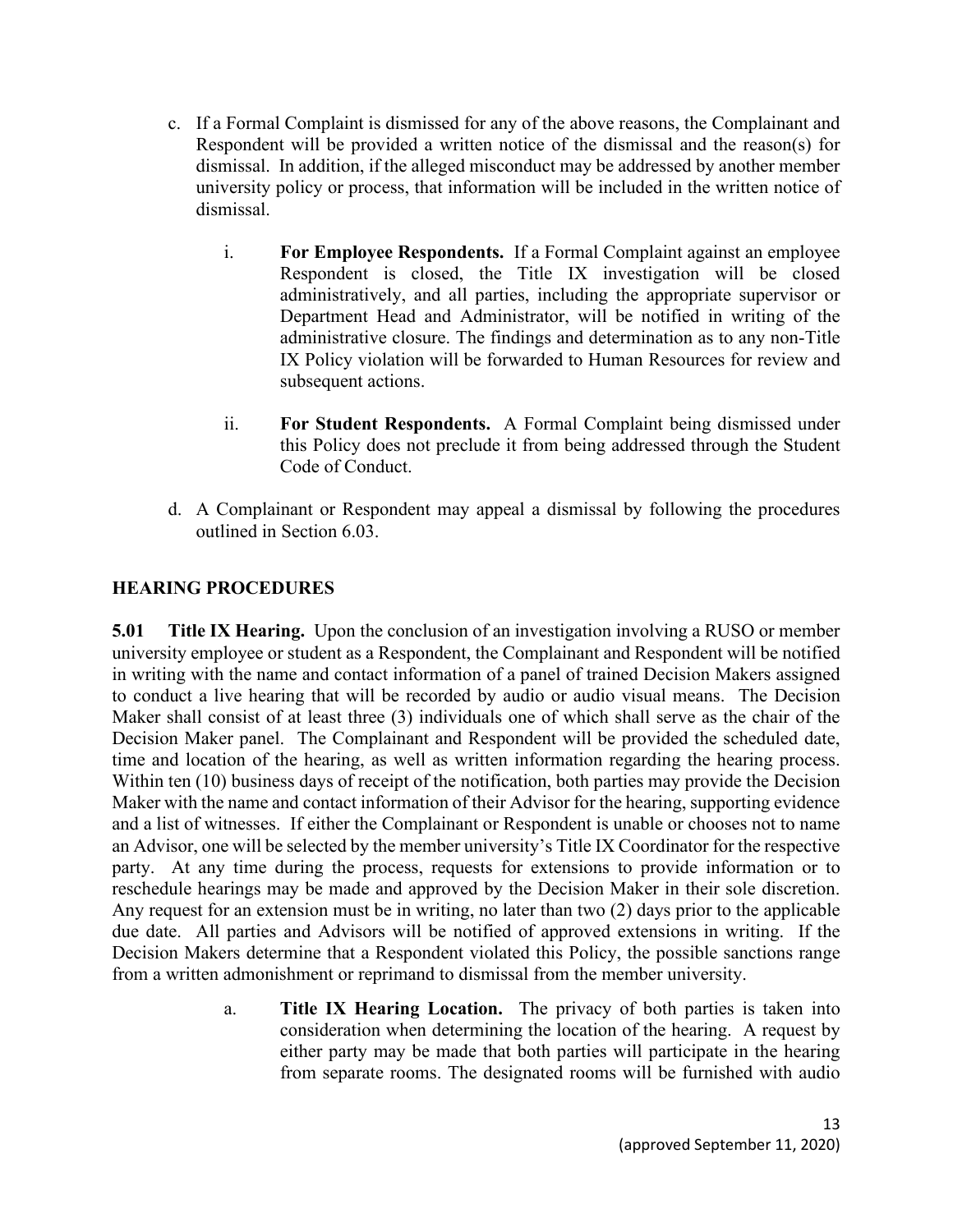and visual equipment to allow both parties to see and hear each other during the hearing process.

- b. **Attendance at Title IX Hearing.** While information from the Complainant, Respondent, and witnesses to the incident may be included in the Investigation Report, if a party or witness does not appear at the Title IX Hearing to be available for cross-examination, the Decision Maker cannot rely on any statement of that party or witness in reaching a determination regarding responsibility. The Decision Maker also may not draw an inference about the determination regarding responsibility based solely on the absence of a party or witness. It is the responsibility of the parties to arrange for the attendance of any witnesses; the member university cannot compel or mandate attendance at the Title IX Hearing.
- c. **Title IX Hearing Process.** At the beginning of the hearing, the Decision Maker shall set forth the rules of procedure for the hearing. The Decision Maker is allowed to question supported evidence witness list provided, for relevancy, and ask questions before determining if the information provided is admissible. Each party is allowed a reasonable time to present their opening statement. The Complainant will present their case first in all phases of the hearing.

Each party is allowed to ask relevant questions of their respective witnesses, followed by cross-examination by the other party's Advisor. Crossexamination must be conducted by the other party's Advisor. The parties may not under any circumstances conduct cross-examination. If necessary, a party will be allowed additional time for follow-up questions of their witness, followed by additional time for cross-examination by the other party's Advisor. The Decision Maker will determine whether questions asked during cross-examination by an Advisor are relevant.

The Decision Maker may also ask questions of the parties and witnesses for clarification.

The process will be repeated until all testimony is concluded.

- d. **Standard of Evidence.** The standard of evidence to be used to make a determination is Preponderance of the Evidence. Under this standard, the burden of proof is met when the party with the burden convinces the Decision Maker there is a greater than 50% chance that the claim is true.
- e. **Title IX Hearing Determination.** Following the hearing, the Decision Maker will issue a written determination, generally within five (5) business days. In the event circumstances require more time to issue a written determination, the Decision Maker will notify the parties. The written decision will include the following elements: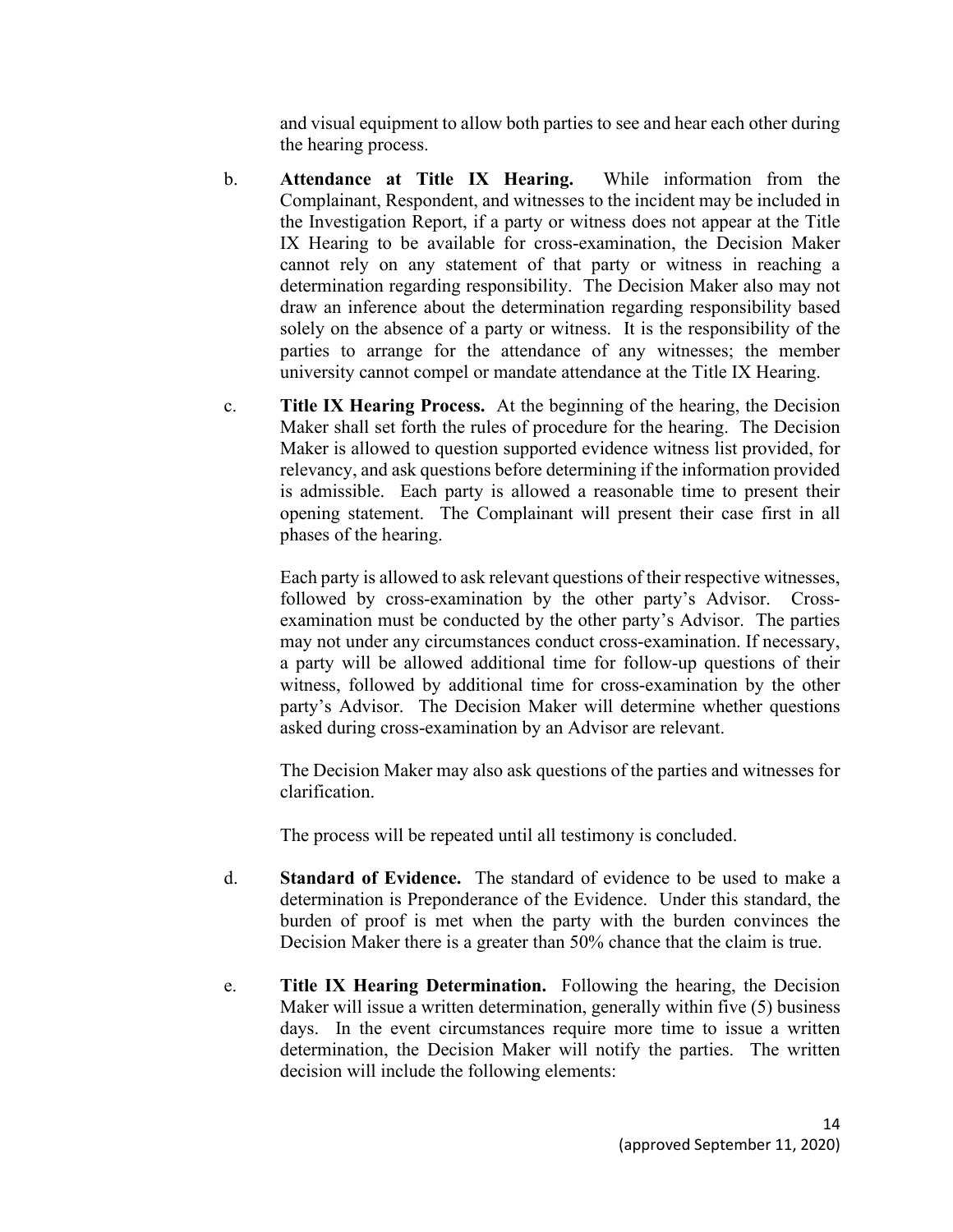- i. the allegations made against the Respondent;
- ii. a description of the procedural steps undertaken, including notifications to parties, interviews and site visits, methods used to gather evidence, and hearings;
- iii. findings of fact that support the determination;
- iv. an explanation regarding the result of each allegation, including a determination as to whether the Respondent did or did not violate this Policy as to each allegation;
- v. any disciplinary actions/sanctions against the Respondent, and any remedies to be provided to the Complainant; and
- vi. procedures and bases for appeal.
- f. **Effect of Hearing Determination.** The determination will become final one (1) day after the appeal deadline set in Section 6.01. The Title IX Coordinator will coordinate the implementation of any remedies. Copies of the written determination will be provided to both parties, and their respective department heads to include the Deans, the Provost's office, and/or Vice Presidents.
- g. **Advisor.** The Complainant and Respondent may have their own Advisor of choice. If either the Complainant or Respondent is unable or chooses not to name an Advisor, the member university will provide an advisor selected by the member university's Title IX Coordinator. During the hearing, questions asked to the other party must be asked through the participant's Advisor. If the participant's Advisor does not act in accordance of the hearing and the Advisor's privileges are withdrawn or they are barred from the hearing, the Title IX Coordinator will appoint an advisor to assist in asking questions to other participants.

## **APPEALS**

**6.01 Time for Appeal**. A Complainant or Respondent may appeal in writing either a dismissal of a Formal Complaint or the Title IX Hearing Determination within ten (10) days of notification of such determination on the grounds set forth in Section 6.02.

**6.02 Grounds for Appeal.** A Complainant or Respondent may appeal either a dismissal of a Formal Complaint or the Title IX Hearing Determination for the following reasons:

- a. A procedural irregularity occurred that affected the outcome of the matter;
- b. New evidence that was not reasonably available at the time the Title IX Hearing Determination or dismissal was made, that could affect the outcome of the matter; or,
- c. The Title IX Coordinator, Deputy Title IX Coordinator, investigator(s), or Decision Maker had a conflict of interest or bias for or against complainants or respondents generally or the individual Complainant or Respondent that affected the outcome of the matter.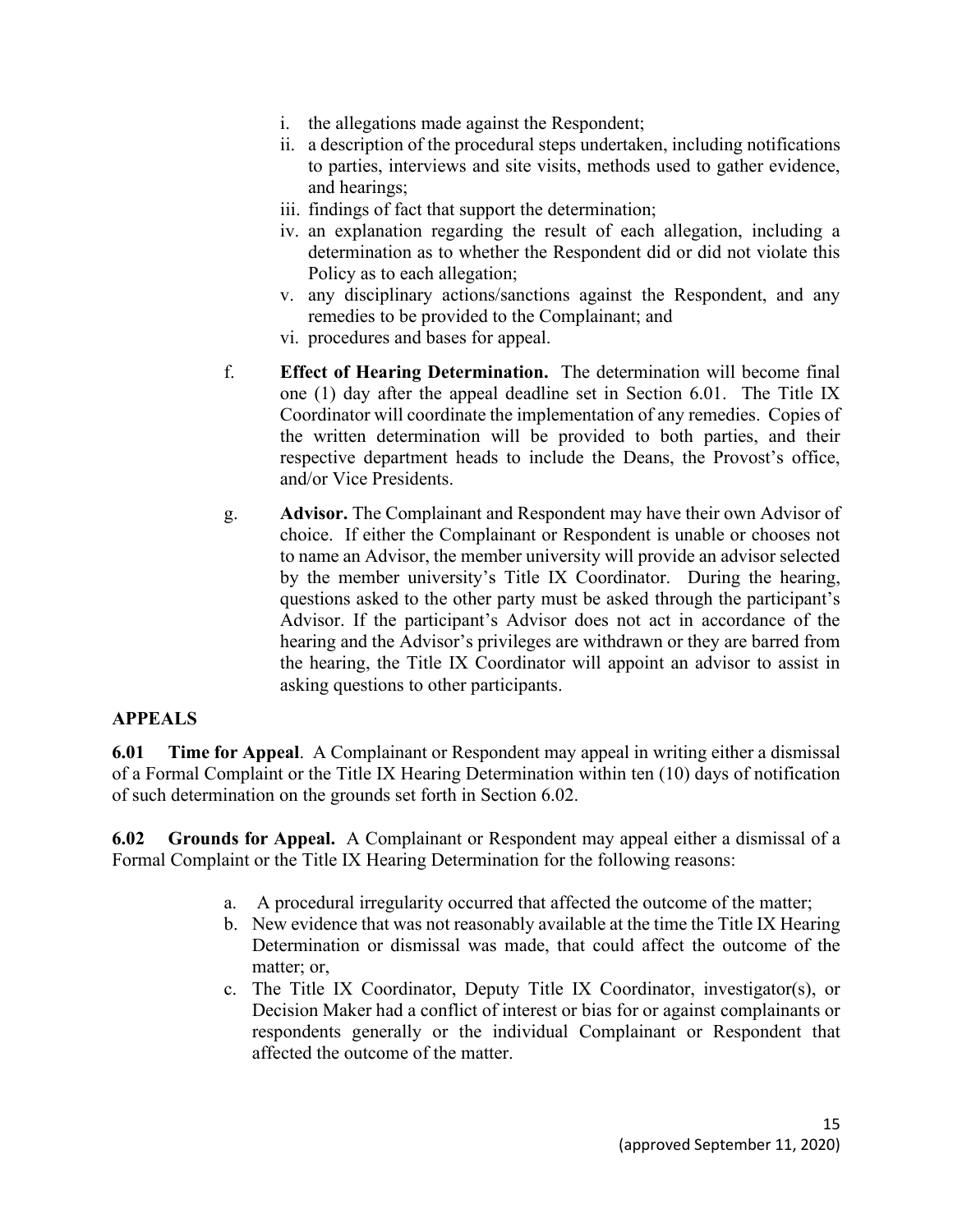**6.03 Appeal Process.** Upon receiving a written appeal, the Title IX Coordinator or Deputy Title IX Coordinator will notify the other party.

- a. **Appeals.** An Appellate Officer(s), who is not the same person as the Title IX Coordinator, investigator(s), or Decision Maker in the Title IX Hearing, will be assigned. The non-appealing party will have seven (7) days from the notification of appeal to submit a written response. The Appellate Officer will consider the appeal, any response submitted, and the record of the Title IX Hearing and make a written determination within ten (10) business days, which determination will be sent to both parties and will be final.
	- i. If the Appellate Officer finds there is no merit to any of the grounds cited in the appeal, it will issue a finding as such and that decision will be final.
	- ii. If the Appellate Officer finds there was a procedural irregularity that affected the outcome of the matter, the matter may be remanded for a new Title IX Hearing before the original Decision Maker.
	- iii. If the Appellate Officer finds new evidence exists that was not reasonably available that could affect the outcome, the matter may be remanded to the original Title IX Hearing Decision Maker.
	- iv. If the Appellate Officer finds that the Title IX Coordinator, investigator(s), or Decision Maker had a conflict of interest or bias for or against the parties (generally, or specifically in this matter) that affected the outcome of the matter, the case may be remanded to a new Title IX Hearing before a different Decision Maker.

## **INFORMAL RESOLUTION**

**7.01 Informal Resolution.** At any time after the filing of a Formal Complaint and but not less than ten (10) days prior to a live hearing, either party may request that the member university facilitate an informal resolution. Informal resolution is an available option when both parties voluntarily agree to participate and if the Title IX Coordinator agrees that informal resolution is appropriate given the nature of the allegations and the relationship of the parties.

The member university's informal resolution process is facilitated by the Title IX Coordinator or personnel in Student Affairs, Human Resources, or University Ombuds services. If the parties reach agreement during the informal resolution process, the facilitator will reduce the agreement to writing and present it to the Title IX Coordinator, who may approve or disapprove the agreement. An approved informal resolution agreement will be recognized as a binding agreement between the parties enforceable by the member university. Once the parties have entered into an approved informal resolution agreement, the grievance will be deemed resolved and may not be re-opened.

If the non-requesting party declines to participate, chooses to withdraw from participation, or if informal resolution is not successful, the grievance process continues.

## **RETALIATION**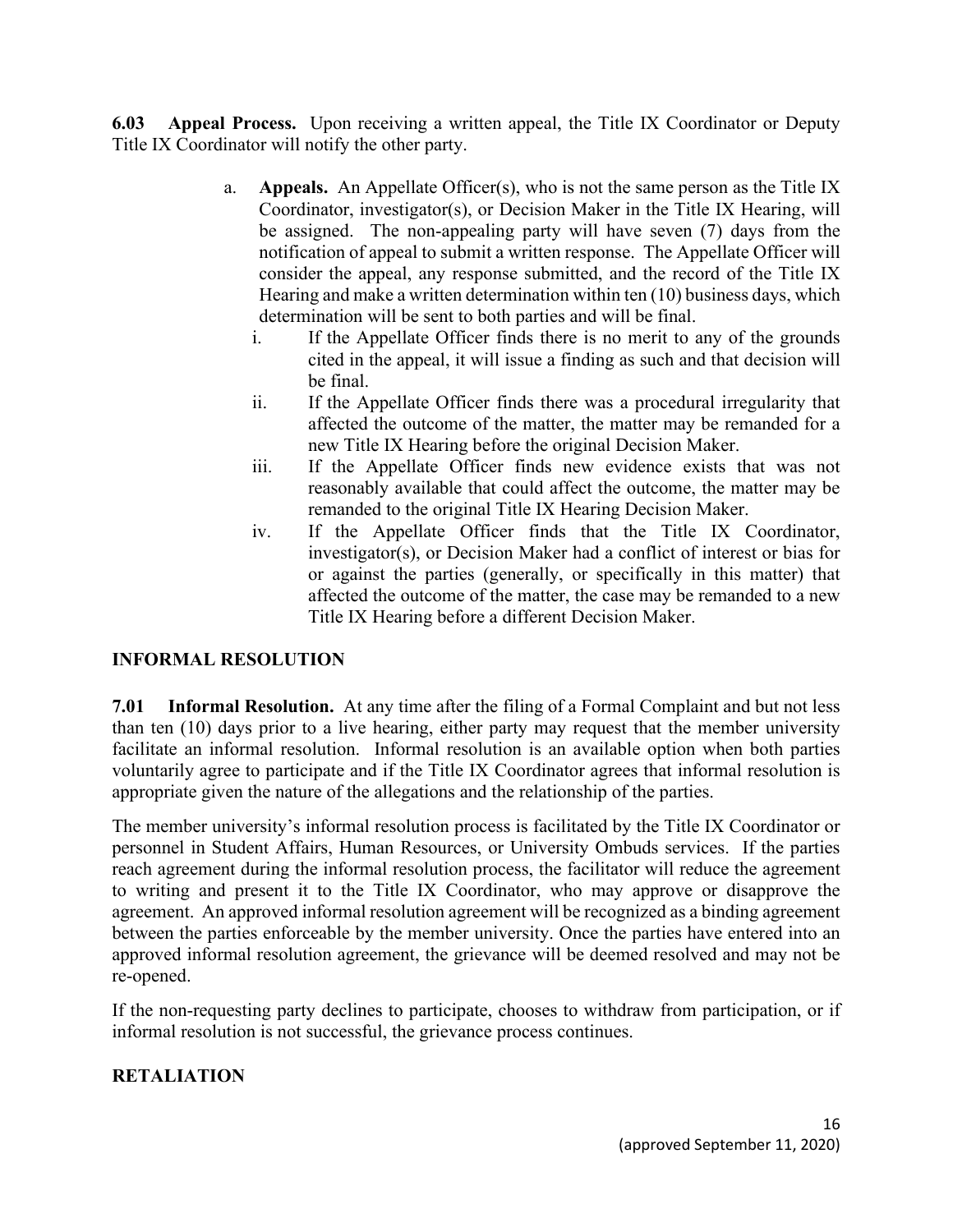**8.01 Retaliation.** Retaliation is any adverse action taken against a person because of that person's participation in protected activity. In accordance with the member universities nonretaliation policies, RUSO and the member universities strictly prohibit retaliation against any person for making any good faith report of discrimination, harassment, or sexual misconduct or for filing, testifying, assisting, or participating in any investigation or proceeding involving allegations of discrimination, harassment, or sexual misconduct. Any person who engages in such retaliation shall be subject to disciplinary action, up to and including termination, in accordance with applicable procedures. Any person who believes they have been subjected to retaliation is encouraged to promptly notify the Title IX Coordinator. The member university will promptly investigate all claims of retaliation.

## **RECORDKEEPING**

**9.01 Records.** In implementing this Policy, records of all reports, complaints, investigations, resolutions, and records of any action taken under this Policy including Supportive Measures will be kept by the Title IX Coordinator for each respective member university (or designee) depending on the nature of the report or complaint. The records will be kept for a minimum of seven (7) years following final resolution. Such records shall include documentation that neither RUSO nor its member universities were deliberately indifferent to any report pursuant to this Policy and the basis for such conclusion.

**9.02 Annual Security Reports.** Each member university disseminates a public annual security report Annual Security Report ("ASR") to employees and students every October 1<sup>st</sup>. The ASR includes statistics of campus crime for the preceding 3 calendar years, plus details about efforts taken to improve campus safety. The report includes: definitions of sexual harassment, what to do if you are victimized, support services, on and off campus resources, preventive measures and the sex offender registration. Additionally, there are policy statements regarding crime reporting, campus facility security and access, incidence of alcohol and drug use, and the prevention of/response to sexual assault, domestic and dating violence, and stalking.

# **TRAINING**

**10.01 Training.** Member universities will ensure the Title IX Coordinator, Deputy Title IX Coordinator, Title IX Investigators, and Decision Makers do not have conflicts of interest or any bias for or against the Complainant or Respondent. These persons will receive mandatory training on the topics of sexual harassment, and sex-based misconduct, to include how to conduct investigations, how to conduct hearings and appeals, and how to remain impartial throughout the process.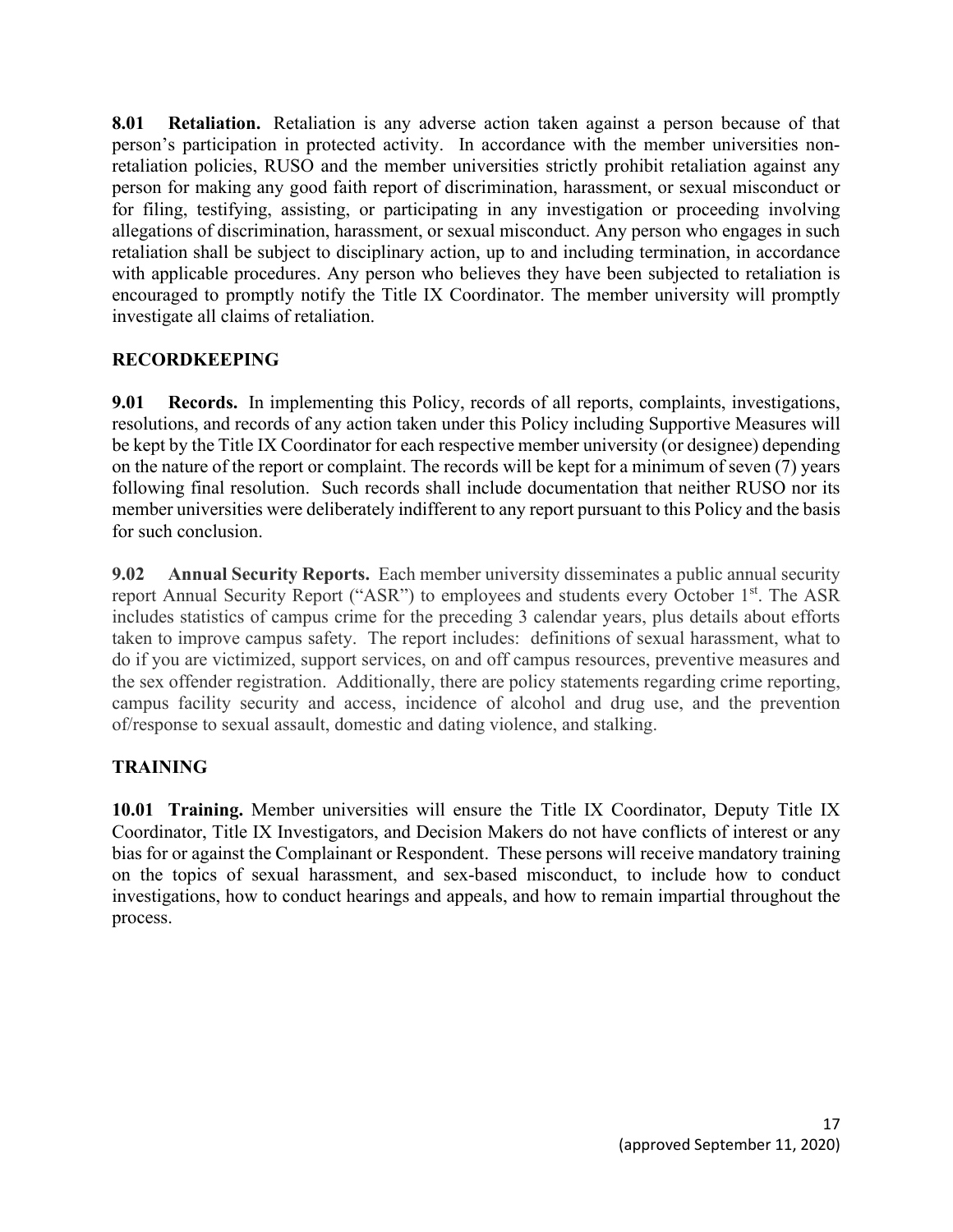#### **Appendix A State Law Definitions**

**Consent:** The term "consent" means the affirmative, unambiguous and voluntary agreement to engage in a specific sexual activity during a sexual encounter which can be revoked at any time. Consent cannot be:

1. Given by an individual who:

a. is asleep or is mentally or physically incapacitated either through the effect of drugs or alcohol or for any other reason, or

b. is under duress, threat, coercion or force; or

2. Inferred under circumstances in which consent is not clear including, but not limited to:

a. the absence of an individual saying "no" or "stop", or

b. the existence of a prior or current relationship or sexual activity.

21 Okla. Stat. § 113

*Dating violence* is not defined by the state of Oklahoma; however, violence against a person with whom the perpetrator is in a dating relationship is considered domestic violence, defined below. A *dating relationship* is defined as: an intimate association, primarily characterized by affectionate or sexual involvement. For purposes of this act, a casual acquaintance or ordinary fraternization between persons in a business or social context shall not constitute a dating relationship.

22 Okla. Stat. § 60.1.

*Domestic violence* is not defined in Oklahoma law. However, the criminal definition of *domestic abuse* is defined as: Any act of physical harm, or the threat of imminent physical harm which is committed by an adult, emancipated minor, or minor child thirteen (13) years of age or older against another adult, emancipated minor or minor child who is currently or was previously an intimate partner or family or household member. "Family or household members" means: (a) parents, including grandparents, stepparents, adoptive parents and foster parents, (b) children, including grandchildren, stepchildren, adopted children and foster children, and (c) persons otherwise related by blood or marriage living in the same household. "Intimate partner" means: (a) current or former spouses, (b) persons who are or were in a dating relationship, (c) persons who are the biological parents of the same child, regardless of their marital status or whether they have lived together at any time, and (d) persons who currently or formerly lived together in an intimate way, primarily characterized by affectionate or sexual involvement. A sexual relationship may be an indicator that a person is an intimate partner, but is never a necessary condition.

22 Okla. Stat. § 60.1.

#### *Sexual assault*:

- a. rape, or rape by instrumentation, as defined in Sections 1111, 1111.1 and 1114 of [Title 21], or
- b. forcible sodomy, as defined in Section 888 of [Title 21]. 21 Okla. Stat. § 142.20.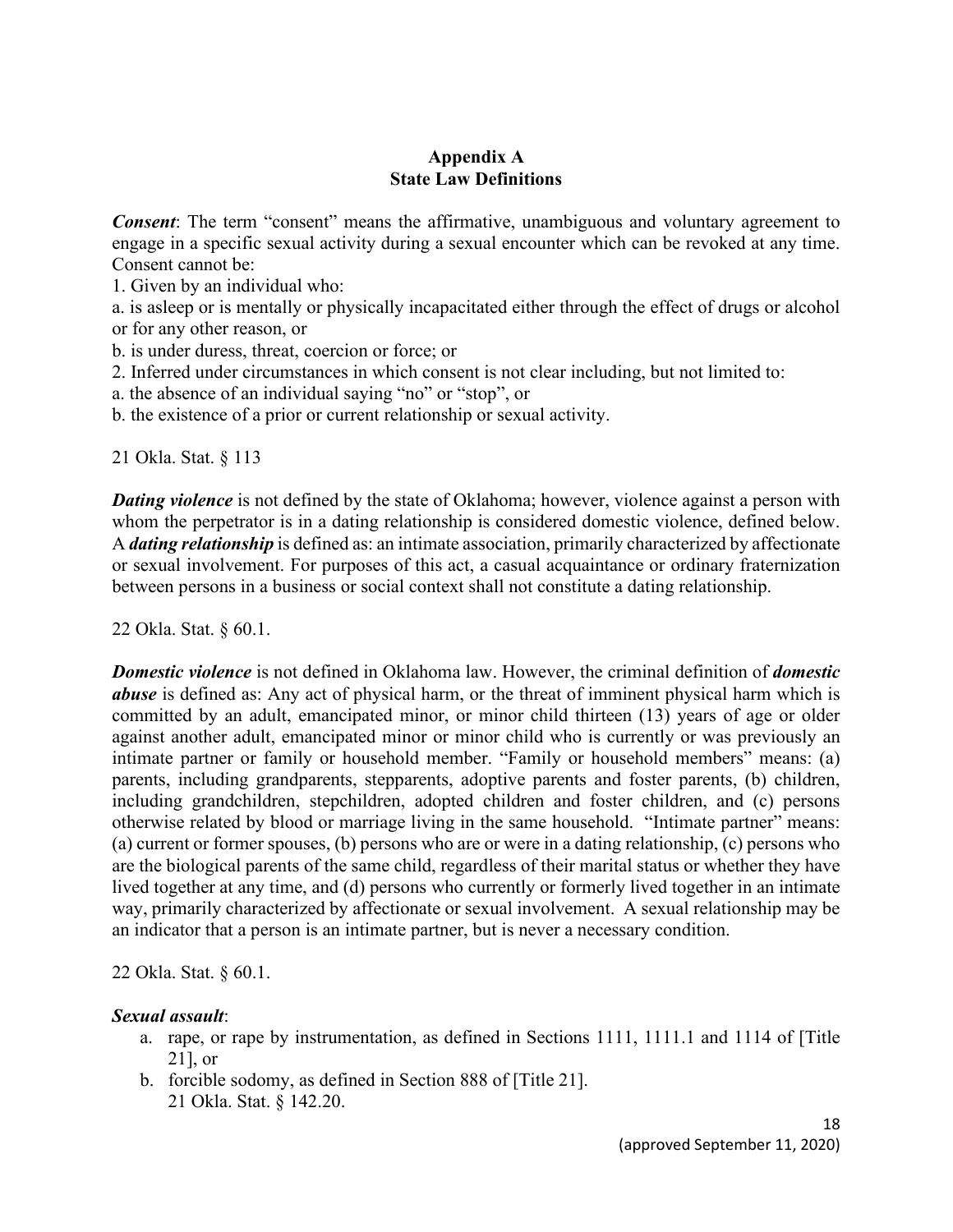#### *Rape (as used in the definition for "sexual assault"):*

- A. Rape is an act of sexual intercourse involving vaginal or anal penetration accomplished with a male or female who is not the spouse of the perpetrator and who may be of the same or the opposite sex as the perpetrator under any of the following circumstances:
	- 1. Where the victim is under sixteen (16) years of age;
	- 2. Where the victim is incapable through mental illness or any other unsoundness of mind, whether temporary or permanent, of giving legal consent;
	- 3. Where force or violence is used or threatened, accompanied by apparent power of execution to the victim or to another person;
	- 4. Where the victim is intoxicated by a narcotic or anesthetic agent, administered by or with the privity of the accused as a means of forcing the victim to submit;
	- 5. Where the victim is at the time unconscious of the nature of the act and this fact is known to the accused;
	- 6. Where the victim submits to sexual intercourse under the belief that the person committing the act is a spouse, and this belief is induced by artifice, pretense, or concealment practiced by the accused or by the accused in collusion with the spouse with intent to induce that belief. In all cases of collusion between the accused and the spouse to accomplish such act, both the spouse and the accused, upon conviction, shall be deemed guilty of rape;
	- 7. Where the victim is under the legal custody or supervision of a state agency, a federal agency, a county, a municipality or a political subdivision and engages in sexual intercourse with a state, federal, county, municipal or political subdivision employee or an employee of a contractor of the state, the federal government, a county, a municipality or a political subdivision that exercises authority over the victim; or the subcontractor or employee of a subcontractor of the state or federal government, a county, a municipality or a political subdivision that exercises authority over the victim;
	- 8. Where the victim is at least sixteen (16) years of age and is less than twenty (20) years of age and is a student, or under the legal custody or supervision of any public or private elementary or secondary school, junior high or high school, or public vocational school, and engages in sexual intercourse with a person who is eighteen (18) years of age or older and is an employee of the same school system; or
	- 9. Where the victim is nineteen (19) years of age or younger and is in the legal custody of a state agency, federal agency or tribal court and engages in sexual intercourse with a foster parent or foster parent applicant.
- B. Rape is an act of sexual intercourse accomplished with a male or female who is the spouse of the perpetrator if force or violence is used or threatened, accompanied by apparent power of execution to the victim or to another person.

21 Okla. Stat. § 1111

#### *Rape by instrumentation (as used in the definition of "sexual assault"):*

Rape by instrumentation is an act within or without the bonds of matrimony in which any inanimate object or any part of the human body, not amounting to sexual intercourse is used in the carnal knowledge of another person without his or her consent and penetration of the anus or vagina occurs to that person. Provided, further, that at least one of the circumstances specified in Section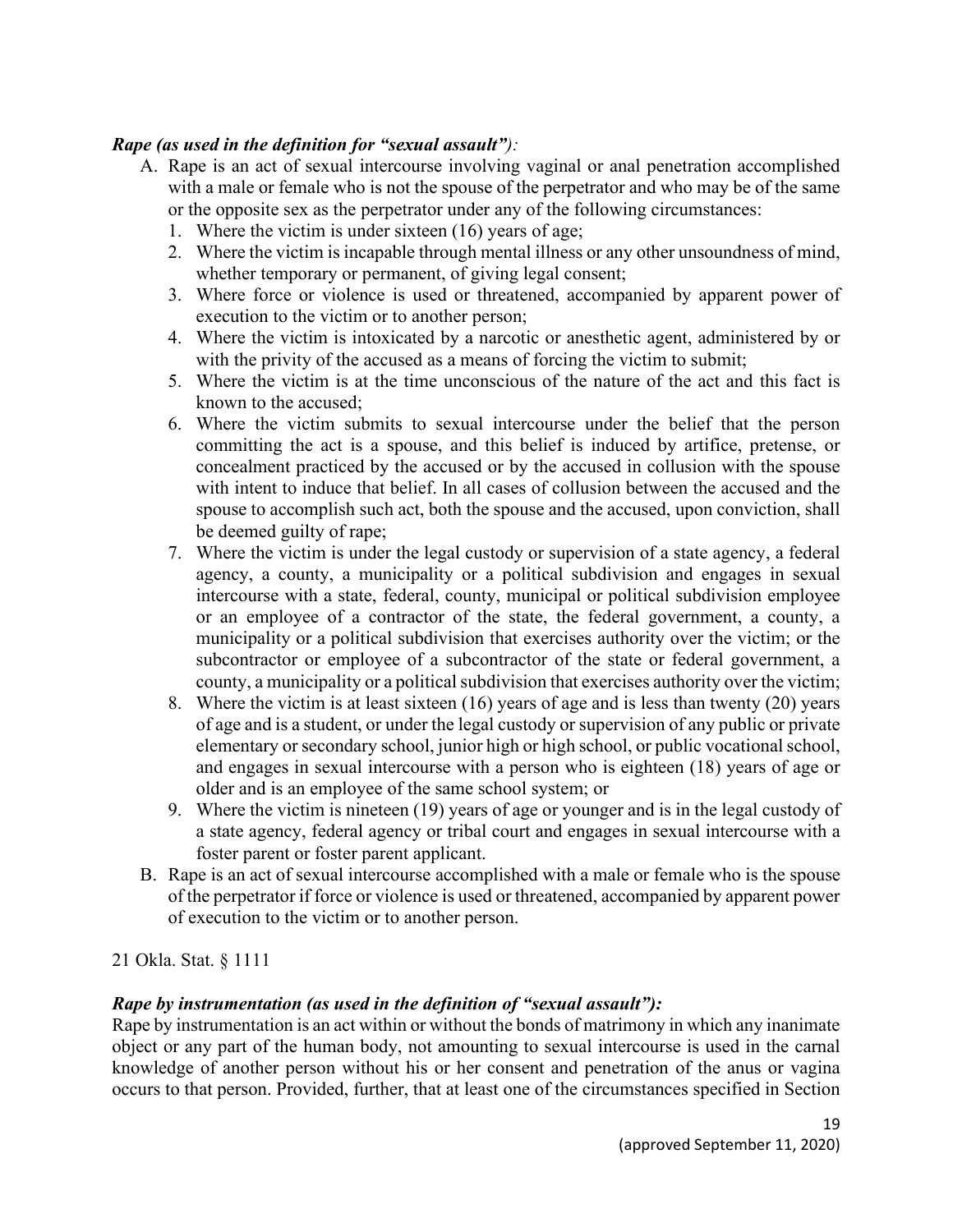1111 of this title has been met; further, where the victim is at least sixteen (16) years of age and is less than twenty (20) years of age and is a student, or under the legal custody or supervision of any public or private elementary or secondary school, junior high or high school, or public vocational school, and engages in conduct prohibited by this section of law with a person who is eighteen (18) years of age or older and is an employee of the same school system, or where the victim is under the legal custody or supervision of a state or federal agency, county, municipal or a political subdivision and engages in conduct prohibited by this section of law with a federal, state, county, municipal or political subdivision employee or an employee of a contractor of the state, the federal government, a county, a municipality or a political subdivision that exercises authority over the victim, consent shall not be an element of the crime. Provided, further, that at least one of the circumstances described in Section 1111 of this title has been met; further, where the victim is nineteen (19) years of age or younger and in the legal custody of a state agency, federal agency or tribal court and engages in conduct prohibited by this section of law with a foster parent or foster parent applicant. Except for persons sentenced to life or life without parole, any person sentenced to imprisonment for two (2) years or more for a violation of this section shall be required to serve a term of post-imprisonment supervision pursuant to subparagraph f of paragraph 1 of subsection A of Section 991a of Title 22 of the Oklahoma Statutes under conditions determined by the Department of Corrections. The jury shall be advised that the mandatory post-imprisonment supervision shall be in addition to the actual imprisonment.

21 Okla. Stat. § 1111.1.

#### *Forcible sodomy (as used in the definition of "sexual assault"):*

- A. Any person who forces another person to engage in the detestable and abominable crime against nature, pursuant to Section 886 of this title, upon conviction, is guilty of a felony punishable by imprisonment in the custody of the Department of Corrections for a period of not more than twenty (20) years. Except for persons sentenced to life or life without parole, any person sentenced to imprisonment for two (2) years or more for a violation of this subsection shall be required to serve a term of post-imprisonment supervision pursuant to subparagraph f of paragraph 1 of subsection A of Section 991a of Title 22 of the Oklahoma Statutes under conditions determined by the Department of Corrections. The jury shall be advised that the mandatory post-imprisonment supervision shall be in addition to the actual imprisonment. Any person convicted of a second violation of this section, where the victim of the second offense is a person under sixteen (16) years of age, shall not be eligible for probation, suspended or deferred sentence. Any person convicted of a third or subsequent violation of this section, where the victim of the third or subsequent offense is a person under sixteen (16) years of age, shall be punished by imprisonment in the custody of the Department of Corrections for a term of life or life without parole, in the discretion of the jury, or in case the jury fails or refuses to fix punishment then the same shall be pronounced by the court. Any person convicted of a violation of this subsection after having been twice convicted of a violation of subsection A of Section 1114 of this title, a violation of Section 1123 of this title or sexual abuse of a child pursuant to Section 843.5 of this title, or of any attempt to commit any of these offenses or any combination of the offenses, shall be punished by imprisonment in the custody of the Department of Corrections for a term of life or life without parole.
- B. The crime of forcible sodomy shall include: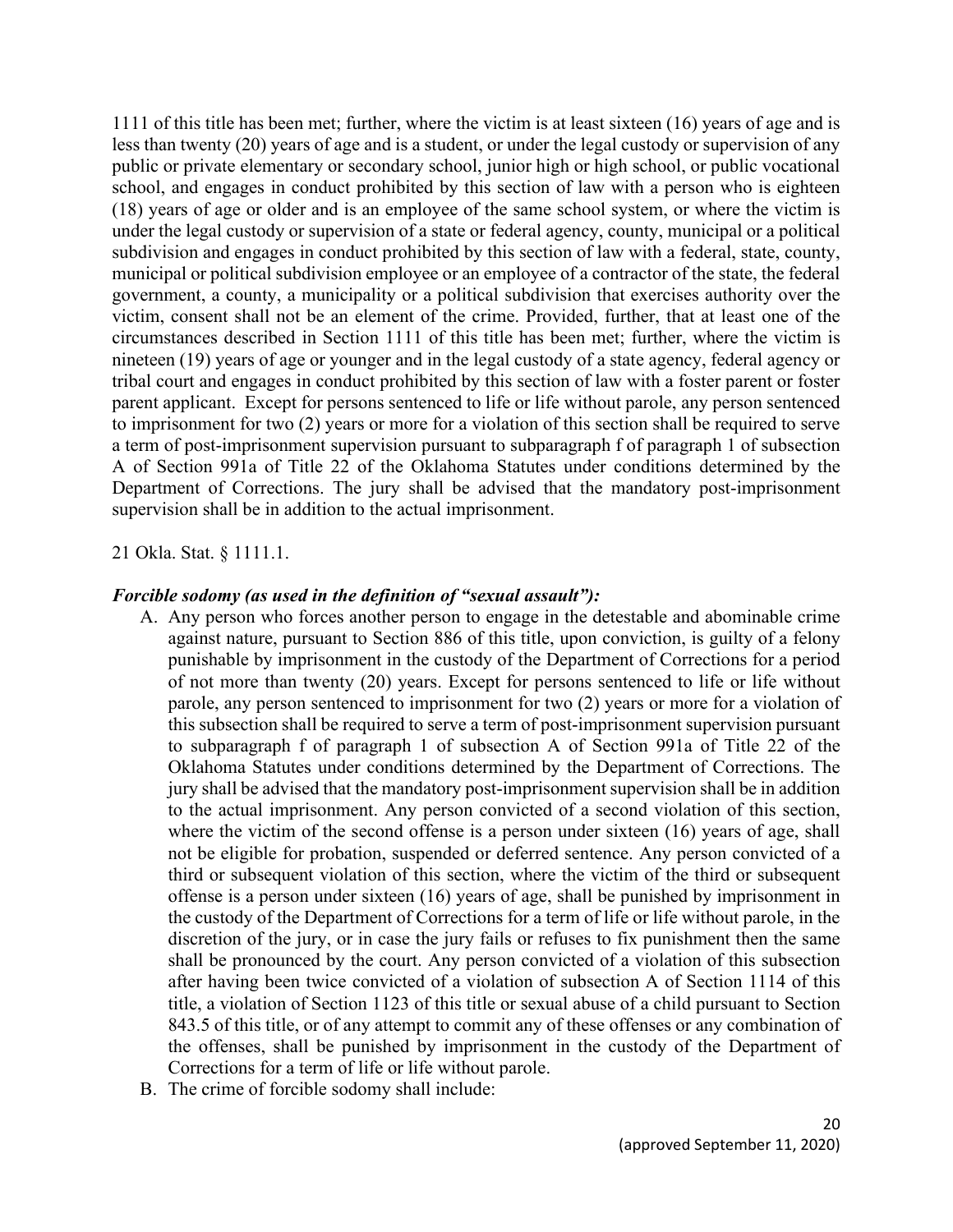- 1. Sodomy committed by a person over eighteen (18) years of age upon a person under sixteen (16) years of age;
- 2. Sodomy committed upon a person incapable through mental illness or any unsoundness of mind of giving legal consent regardless of the age of the person committing the crime;
- 3. Sodomy accomplished with any person by means of force, violence, or threats of force or violence accompanied by apparent power of execution regardless of the age of the victim or the person committing the crime;
- 4. Sodomy committed by a state, county, municipal or political subdivision employee or a contractor or an employee of a contractor of the state, a county, a municipality or political subdivision of this state upon a person who is under the legal custody, supervision or authority of a state agency, a county, a municipality or a political subdivision of this state; or the subcontractor or employee of a subcontractor of the contractor of the state or federal government, a county, a municipality or a political subdivision of this state;
- 5. Sodomy committed upon a person who is at least sixteen (16) years of age but less than twenty (20) years of age and is a student of any public or private secondary school, junior high or high school, or public vocational school, with a person who is eighteen (18) years of age or older and is employed by the same school system;
- 6. Sodomy committed upon a person who is at the time unconscious of the nature of the act, and this fact should be known to the accused; or
- 7. Sodomy committed upon a person where the person is intoxicated by a narcotic or anesthetic agent administered by or with the privity of the accused as a means of forcing the person to submit.
- 8. Sodomy committed upon a person who is at least sixteen (16) years of age but less than eighteen (18) years of age by a person responsible for the child's health, safety or welfare. "person responsible for a child's health, safety or welfare" shall include, but not be limited to: (a) a parent, (b) a legal guardian, (c) a custodian, (d) a foster parent, (e) a person eighteen (18) years of age or older with whom the child's parent cohabitates, (f) any other adult residing in the hold of the child, (g) an agent or employee of a public or private residential home, institution, facility or day treatment program as defined in Section 175.2 of Title 10 of the Oklahoma Statutes, or (h) an owner, operator or employee of a child care facility, as defined by Section 402 of Title 10 of the Oklahoma Statutes.

21 Okla. Stat. § 888 (effective June 6, 2016).

# *Stalking:*

Any person who willfully, maliciously, and repeatedly follows or harasses another person in a manner that:

- 1. Would cause a reasonable person or a member of the immediate family of that person as defined in subsection F of this section to feel frightened, intimidated, threatened, harassed, or molested; and
- 2. Actually causes the person being followed or harassed to feel terrorized, frightened, intimidated, threatened, harassed, or molested, shall, upon conviction, be guilty of the crime of stalking, which is a misdemeanor punishable by imprisonment in a county jail for